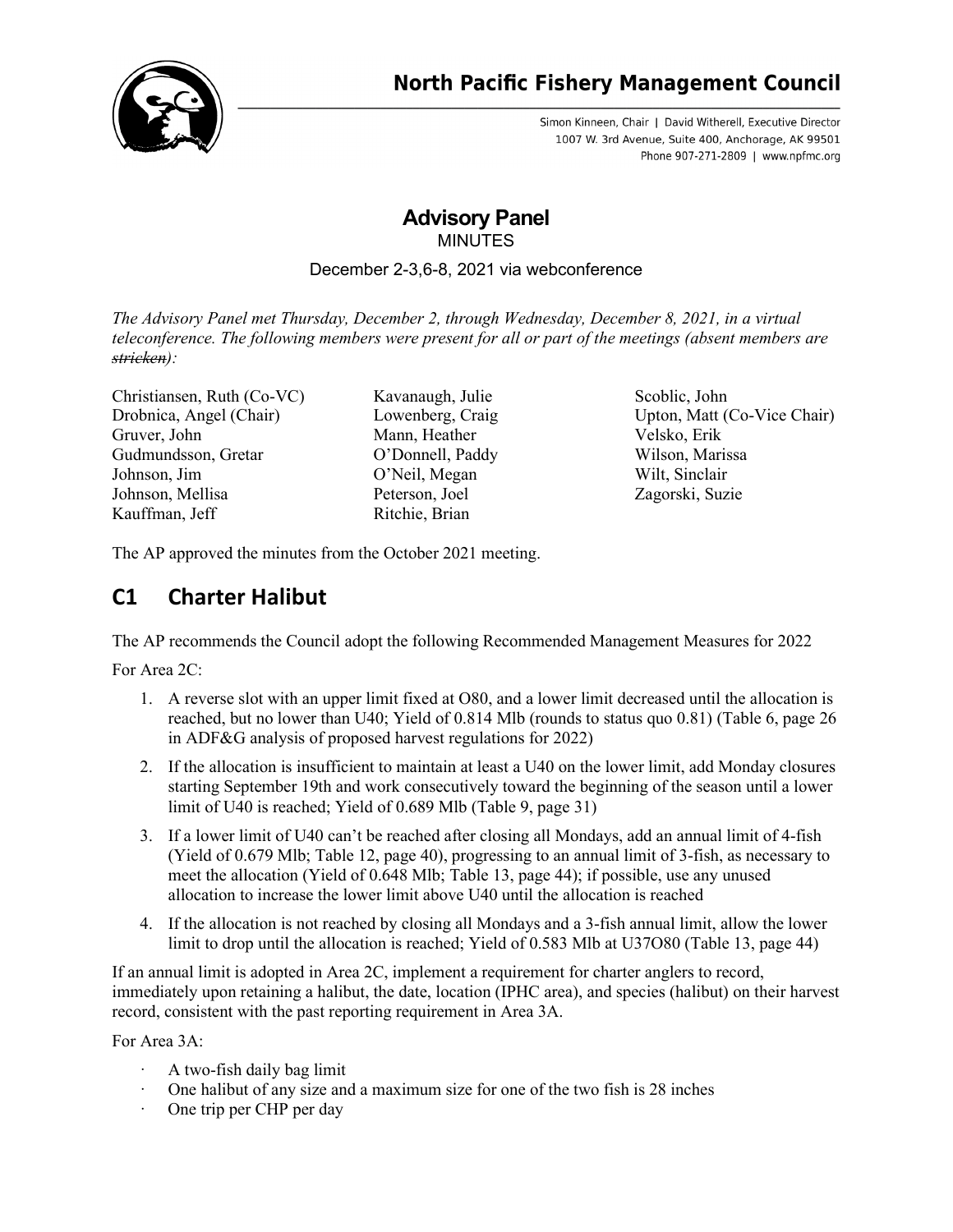- One trip on which halibut is harvested per vessel per day
- · Prohibition on halibut charter fishing on Wednesdays, all year
- · Adjust Tuesday closures according to Table 16 and Table 17 on page 52 and 53 in ADF&G

analysis of proposed harvest regulations for 2022 to bring the projected harvest within the Area 3A allocation.

For example, in combination with the other proposed measures:

- · 4 Tuesdays closed would result in a yield of 2.034 Mlb (see Table 17, page 52)
- · 8 Tuesdays closed would result in a yield of 1.928 Mlb (see Table 17, page 52)

For Area 3A, it is unnecessary to include a requirement to record retained halibut on the back of the license or harvest record card as an enforcement mechanism because an annual limit is not recommended for 2022.

#### *Motion passed 20-0*

### *Rationale:*

- *Recommendations for Areas 2C and 3A are consistent with those recommended by the Charter Halibut Committee.*
- *The 2C Committee members selected harvest measures and their order of application to keep the Area 2C guided recreational fishery within their allocation. As harvest measures impact different business operations differently, the order of harvest measures reflects the Committee's best attempt to spread the impacts equitably among the many areas and business models in Area 2C. Area 2C Committee members highlighted that this is likely to be a particularly challenging year for their 2C operations, especially if the IPHC adopts the Area 2C charter allocation resulting from the interim management procedure's reference TCEY (0.60 Mlb). It was noted that without any adjustments the IPHC International agreement to assign a fixed allocation percentage in Area 2B could potentially impact the 2C reverse slot limit by 3 critical inches.*
- *For Area 3A, Committee members acknowledged management measures would need to be similar to those implemented in pre-pandemic conditions, as the overages in 2021 demonstrated a rebound in angler effort. Measures were chosen to maintain consistency with previous regulations adopted. It was suggested that 28 inches would be the smallest acceptable size for the second fish and that while day-of-the-week closures limited halibut opportunities for operations, this negative impact was relatively equitable across operations in Area 3A. Thus, the Committee recommended adjusting the numbers of Tuesday closures as needed to fit the projected yield under the adopted catch limits. If the resulting allocation is outside of the range considered, Committee members confirmed they recommend managers use Table 16 and Table 17 to continue to adjust the numbers of closed Tuesdays accordingly.*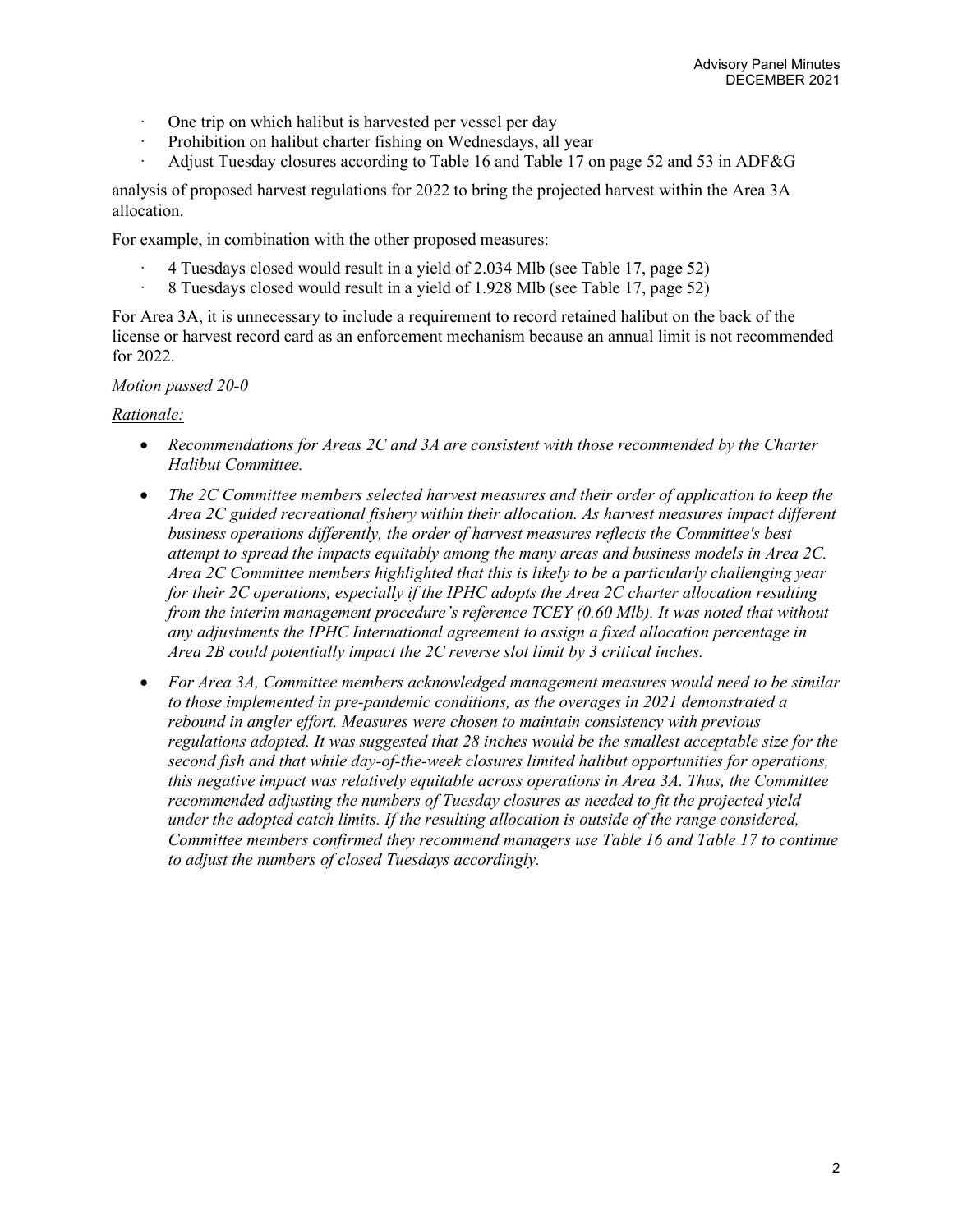# **C2 Halibut ABM**

# **Motion 1**

The Advisory Panel recommends the Council select Alternative 4 as the Preferred Alternative at Final Action.

**Alternative 1**: No Action

**Alternative 2:** A 3X2 look-up table with PSC limits that range from current PSC limit to 20% below current limit. PSC limit is determined annually based on the most recent survey values from the most recent year available.

|                                                              |                                      | <b>EBS shelf trawl survey index (t)</b>      |                                      |
|--------------------------------------------------------------|--------------------------------------|----------------------------------------------|--------------------------------------|
|                                                              |                                      | <b>Low</b><br>$<$ 450,000                    | <b>High</b><br>$\geq 150,000$        |
|                                                              | <b>High</b><br>$\geq 11,000$         | $4,571 \text{ mt}$<br>(10% below<br>current) | 1,745 mt<br>(current limit)          |
| IPHC setline survey index in<br><b>Area 4ABCDE</b><br>(WPUE) | <b>Medium</b><br>$8,000 -$<br>10,999 | 1,483 mt<br>(15% below<br>current)           | 1,571 mt<br>$(10%$ below<br>current) |
|                                                              | <b>Low</b><br>$\leq 8,000$           | 1,396 mt<br>(20% below<br>current)           | 1,483 mt<br>$(15%$ below<br>current) |

**Alternative 3**: A 4X2 look-up table with PSC limits that range from 15% above current PSC limit to 30% below current limit. PSC limit is determined annually based on the most recent survey values from the most recent year available.

|                                                           |                                 | <b>EBS shelf trawl survey index (t)</b> |                                        |  |
|-----------------------------------------------------------|---------------------------------|-----------------------------------------|----------------------------------------|--|
|                                                           |                                 | Low<br>$<$ 450,000                      | <b>High</b><br>$\geq 150,000$          |  |
| <b>IPHC setline survey index in Area 4ABCDE</b><br>(WPUE) | <b>High</b><br>≥ 11,000         | 1,745 mt<br>(current limit)             | $2,007$ mt<br>$(15%$ above<br>current) |  |
|                                                           | Medium-<br>$8,000 -$<br>10,999  | 1,396 mt<br>(20% below current)         | $1.745$ mt<br>(current limit)          |  |
|                                                           | <b>Low</b><br>$6,000-$<br>7,999 | 1,309 mt<br>(25% below<br>current)      | 1,396 mt<br>(20% below<br>current)     |  |
|                                                           | Very Low<br>$\leq 6.000$        | 1,222 mt<br>$(30\%$ below<br>current)   | 1,309 mt<br>(25% below<br>current)     |  |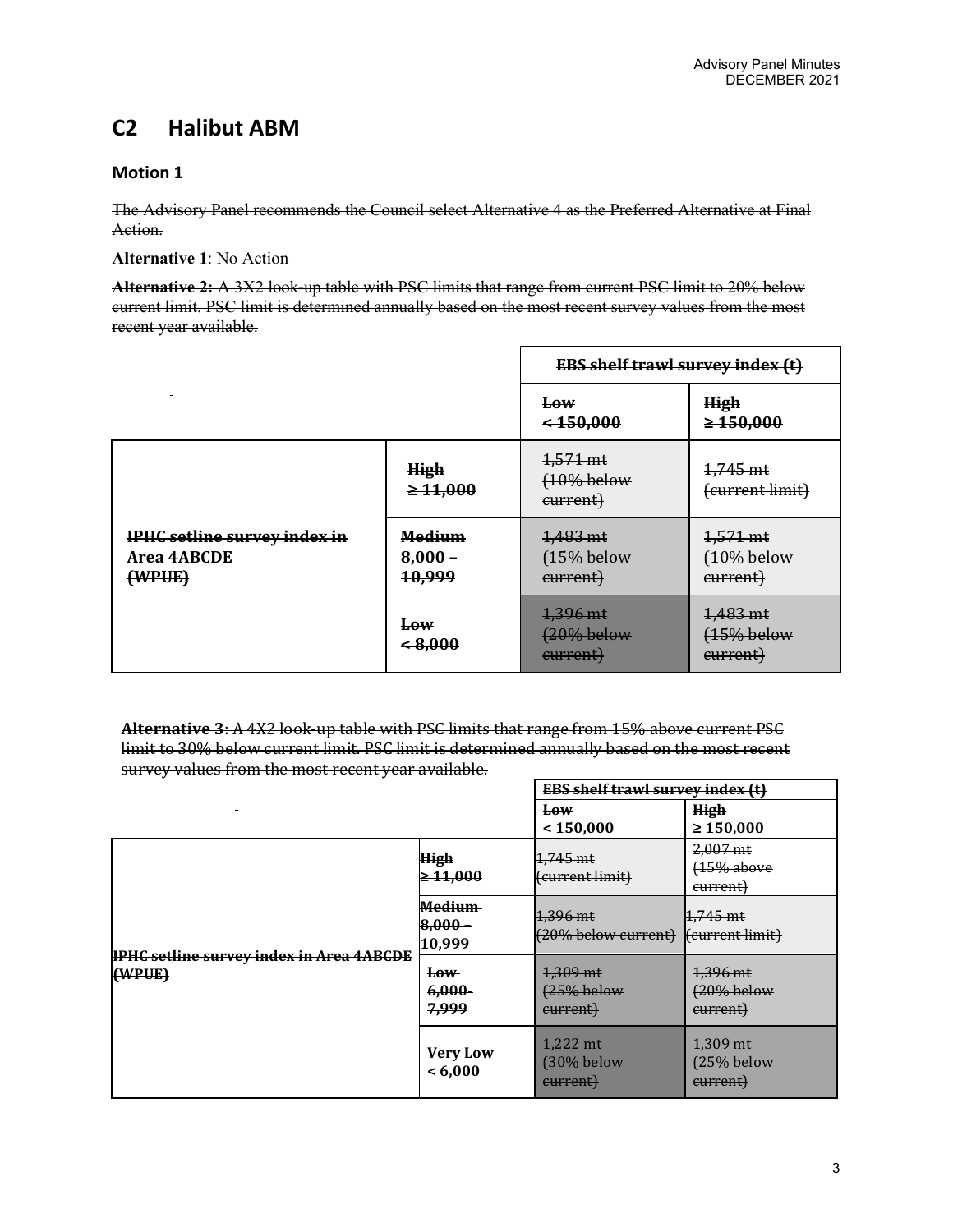**Alternative 4 PPA:** A 4X2 look-up table with PSC limits that range from current PSC limit to 45% below current limit. PSC limit is determined annually based on the most recent survey values.

|                                                                  |                                      | <b>EBS shelf trawl survey index (t)</b> |                                      |
|------------------------------------------------------------------|--------------------------------------|-----------------------------------------|--------------------------------------|
|                                                                  |                                      | <b>Low</b><br>$ $ < 150,000             | <b>High</b><br>$\geq 150,000$        |
|                                                                  | <b>High</b><br>$\geq 11,000$         | $1,396$ mt<br>$(20\%$ below<br>current) | 1,745 mt<br>(current limit)          |
| <b>IPHC setline survey index in Area</b><br><b>4ABCDE (WPUE)</b> | <b>Medium</b><br>$8,000 -$<br>10,999 | $1,222$ mt<br>(30% below<br>current)    | 1,396 mt<br>$(20%$ below<br>eurrent) |
|                                                                  | ⊞ow<br>6,000-<br>7,999               | 1,047 mt<br>$(40%$ below<br>current)    | 1,222 mt<br>$(30%$ below<br>current) |
|                                                                  | Very Low<br>< 6,000                  | 960 mt<br>$(45%$ below<br>current)      | 1,047 mt<br>(40% below<br>eurrent)   |

### **Options (May apply to all action alternatives):**

Option 1: PSC limit is determined using a 3-year rolling average of survey index values instead of the most recent survey value.

Option 2: In the first year of implementation, the PSC limit varies no more than (suboptions i: 10% or ii: 15%) per year from the status quo limit (1,745 mt).

Option 3: Establish an annual limit of (suboptions: i: 80% or ii: 90%) of the PSC limit generated by the look-up table. In 3 of 7 years, the A80 sector may exceed the annual limit up to the PSC limit generated by the look-up table. If the A80 sector has exceeded the annual limit in 3 of the past 7 years, then (suboptions: 80% or 90%) of the PSC limit generated by the look-up table the annual limit is a hard cap for the following year.

Option 4 (mutually exclusive with Options 2 and 3): PSC unused in one year may roll to the following year to increase the PSC limit generated by the lookup table up to 20%. Any PSC savings in excess of 20% would stay in the water.

# *Motion failed 9-11*

### *Rationale in Opposition:*

• *As stated in the Purpose and Need, this action is a balance between achieving optimum yield in the Bering Sea Amendment 80 fisheries under National Standard 1 and reducing bycatch to the extent practicable under National Standard 9. Selecting Alternative 4 would not be balancing the National Standards. The DEIS analysis is clear that there is at most a de minimis conservation benefit and no benefit to the halibut spawning stock biomass from this action and as such, there is no guarantee of a benefit to future directed halibut fisheries from this action. In contrast, the DEIS analysis is clear that there will be negative economic impacts to the Amendment 80 sector*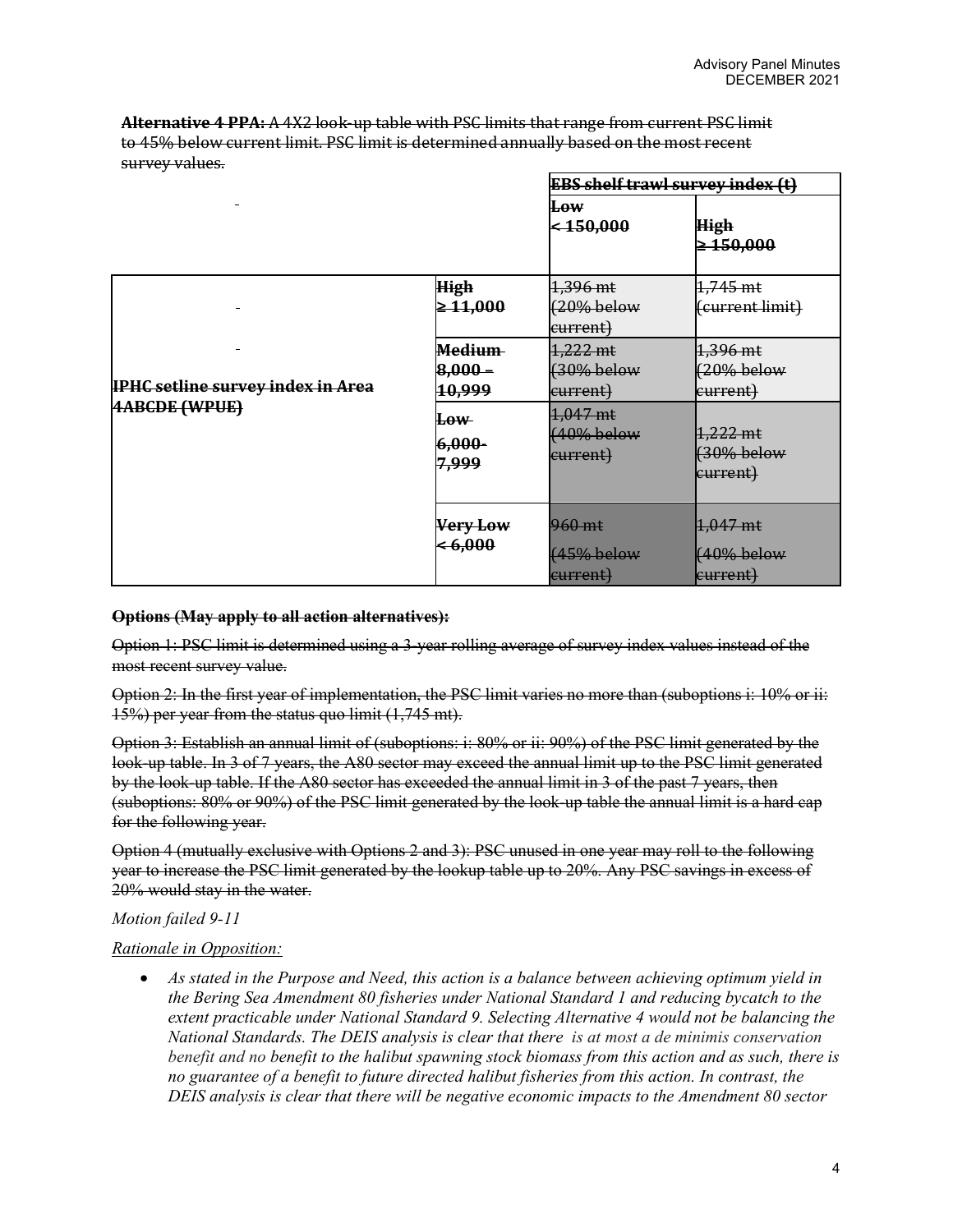*from each of the action alternatives. All of the information contained in the analysis is the best available science available to the Council, which is also a requirement of National Standard 2 under the MSA. This extensive analytical package has been an iterative process and is the culmination of many years of work, including significant SSC, Council, and public input throughout. While disagreement with the conclusions in the analysis have been expressed, that does not mean the findings are inaccurate.*

- *One of the primary drivers of this action is the desire to better match halibut PSC with the abundance of halibut such that a static PSC cap does not become a larger proportion of the halibut available to the directed fishery. By linking halibut PSC limits to stock abundance, each of the action alternatives appears to achieve this goal, but in reality there's a negative correlation between the abundance of halibut reflected in the indices and halibut encountered in the Amendment 80 fisheries. When the indices suggest halibut is lower, the Am80 sector can have more trouble avoiding halibut thus making this approach impracticable. It is the scale of the tradeoffs encompassing the costs to the Amendment 80 sector vs. the benefit to the directed fishery and Area 4CDE that differentiates each of the action alternatives. The DEIS is able to hindcast the cost of PSC reductions under the alternatives to the Am80 fleet. These results, combined with written and oral testimony and the conclusion in the analysis that all PSC reduction tools (e.g., excluders and decksorting) are currently being maximized, mean that Alternative 4 is too aggressive of an approach (costs are not balanced by the benefits).*
- *Although halibut PSC limits for the CDQ sector will remain unchanged under any alternative, this action could have negative downstream effects on the ability to fully harvest and lease CDQ quota as nearly every group relies on partners from the impacted Am80 sector to harvest their multi-species CDQ allocation. Potential costs and benefits to the CDQ sector as a whole resulting from the action alternatives are difficult to quantify and vary by group depending on a number of factors including, investments in the BSAI groundfish fisheries, the group's allocation portfolio and local fishery participation that has both economic and cultural importance to the residents of the region. Revenue generated through CDQ participation in the BSAI federal fisheries-both through royalties from the harvest of their CDQ allocations and investments in fishing operations enables the program to carry out its overall mission of providing economic development to Western Alaska communities. The diverse range of regionally specific programs provided by each group often supports local small boat fishermen and fishing operations in some of Alaska's most remote and high-cost regions. While the revenue generated from federal fisheries is critical to the ongoing success of the CDQ program, it is not the only consideration when balancing the tradeoffs of regulatory action. Each CDQ group represents Western Alaska communities that face unique challenges and considerations, and make decisions based on their continued ability to offer support to all of the communities they represent. One group in the CDQ sector also has equity investment in an Am80 company with a large dependency on flatfish that could be negatively impacted under some action alternatives.*
- *While some AP members expressed concern that Alternative 4 was not supported by the findings of the analysis, they did support changes to halibut bycatch management and meaningful reductions in order to protect fishing opportunities for the directed fleet during low levels of abundance. Alternatives other than 4 exist that could still achieve significant bycatch reductions and are more defensible.*
- *It is recognized that under the IPHC SPR approach, PSC and subsistence use is removed from the total allowable halibut harvest prior to directed catch levels being distributed to each of the regulatory areas. Only the IPHC can make determinations on annual catch limits for halibut in the directed fisheries. As such the impact of halibut PSC reductions under this action on catch limits for commercial halibut fisheries is dependent on IPHC policy and management decisions. IPHC decisions for area-specific TCEY's are made considering a totality of biological and economic information and they may differ from the IPHC's stated harvest policy and target*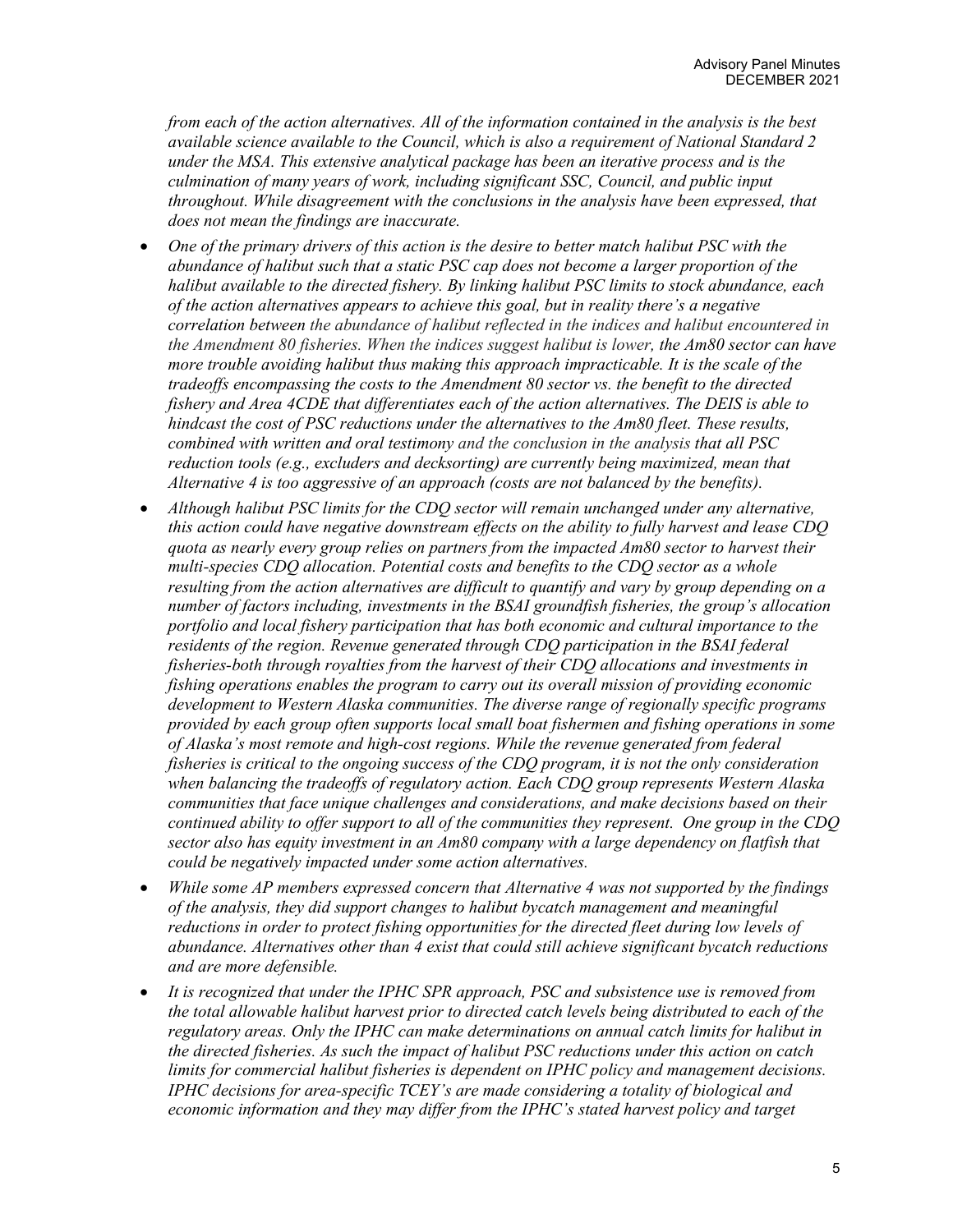*fishing rate. This was done without harm to the stock in those years when the survey results suggested the Area 4CDE biomass could only support a relatively small directed fishery as the IPHC increased the 4CDE share relative to other areas to ensure a substantial fishery. Additionally, suggestions that a 1 pound reduction in PSC will result in a 1 pound or more increase to the directed fishery ignore many of the dynamics of the coastwide halibut stock including recruitment, sex and size ratio of the population, and migration. IPHC analysis states that no simple conversion rate exists for translating mortality among fisheries that differ appreciably when operating on a stock with dynamic biology.*

- *Regarding the coastwide halibut population, analysts stated that the current population is closer to the historical normal biomass and that high recruitments from the early 1900s and 1987 are outliers. The halibut stock is not overfished (recent biomass at 33%) and according to the IPHC the stock is at a level expected for long term conservation. The high biomass in the early 2000s*  was due to an unprecedented high spawning event. As such, it needs to be recognized that *returning to previous high catch levels will likely not be attainable over the long-term. Further, drastic reductions in directed fishery catch levels that occurred beginning in 2013 were primarily driven by the decrease in halibut SSB (30% decrease) that resulted from the IPHC fixing the retrospective bias in the halibut stock assessment. While PSC did go up in 2013 & 2014, it was not as big a driver as the 30% drop in biomass. The major drivers of availability of halibut to Area 4CDE are management decisions from the IPHC, which are impacted by negotiations with Canada and distribution of catch limits across management areas, as well as prohibiting directed removals of the U32 halibut, since huge numbers of U32 male halibut are failing to grow to the 032 size threshold. IPHC changes to these and a variety of other factors that are outside of the Council's purview, could negate the small benefits this action may have.*
- *The DEIS analysis states that this action results in a negative net benefit to the nation. Given the expected cost increases to the Amendment 80 sector and the differing impacts and magnitude of impacts to producers and suppliers of both the Amendment 80 sector and the directed halibut fishery, producer surplus is expected to be negative because the expected catch reductions in the Amendment 80 sector are not offset by equivalent catch increases in the directed halibut fisheries. Any alternative recommended under this action must be able to explain how the hardships imposed on the Amendment 80 fleet are outweighed by the potential benefits received by the directed halibut fishery. Alternative 4 does not do that. NEPA requires alternatives that meet the purpose and need statement. It is understood and appreciated that the directed fishery, and especially Area 4CDE, desire more halibut to support viable fishermen and communities. However, this guarantee falls outside the scope of this action and Council purview while coming at a tremendous cost (\$100 million dollar revenue loss to the Am80 sector, including lost jobs for minority populations and ripple effects to support businesses, for approximately 46,000 lbs more halibut to St. Paul). The Council doesn't manage the directed fishery, where policy changes within the IPHC could negate even the minor benefits this action could have to shift 026 mortality to be available for harvest in Area 4CDE.*
- *Even if non-directed halibut bycatch is zero, it is unlikely that there will be conservation benefit due to the halibut potentially being reallocated into the directed halibut fisheries. The directed fisheries target larger halibut of which a higher percentage are females, thus having potential to affect the SSB. IPHC analysis states that the largest component of mortality has been the directed commercial fishery, comprising approximately two-thirds of the total in recent decades and showing the largest effect on SSB when removed. Given this lack of surety for positively affecting the future of directed halibut fisheries, it is unclear what will happen in the future, after action is taken and implemented, when more halibut is not immediately and readily available to the directed fishery and Area 4CDE.*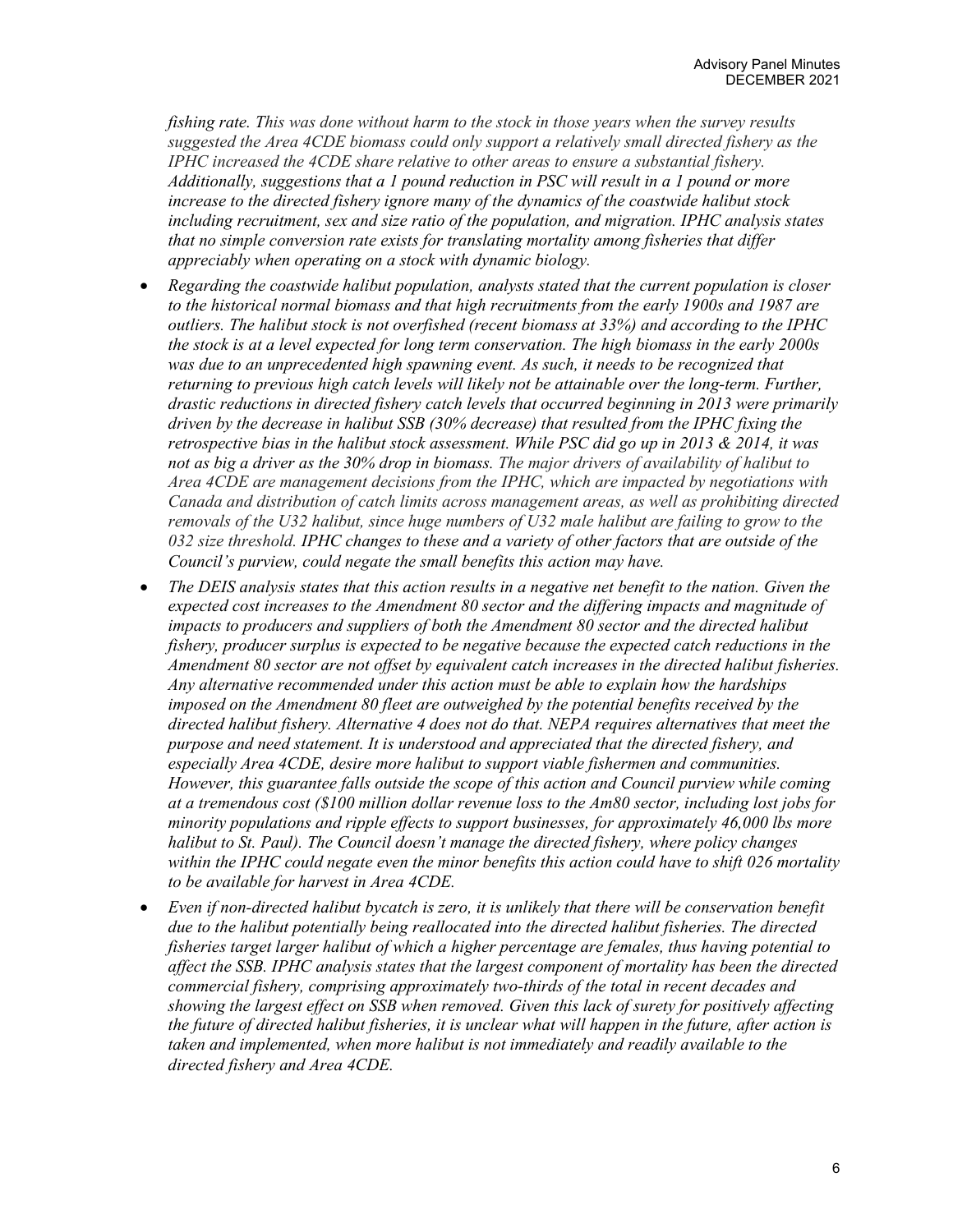• *With a 40% reduction in the halibut PSC level, the Amendment 80 sector will shut down on halibut every year going forward (functionally a static cap). Identifying the definition of practicability under a lower cap based on Am80 halibut usage in 2020/2021 ignores the impacts of Covid, which shutdown everything from NMFS surveys to huge parts of the fleet. In 2021, the Am80 fleet harvested approximately 40,000 mt less fish than in the past, the lowest during the history of the catch share program. 2019 more realistically reflects what should be expected in the future for halibut encounters in a warming Bering Sea.*

# *Rationale in Favor:*

- *This action has received a large number of recent comment letters in favor of meaningful action under Alternative 4. Alternative 4 best addresses conservation sharing (promotes equity) at low levels of abundance. Halibut is more than money to the people of Pribilofs, Savoonga and other mostly indigenous communities in the BSAI; it is a way of life and culture. The Alaska Native people from the Pribilofs and elsewhere identify as fishermen and is where they derive their sense of dignity, self-worth, and confidence. The indigenous people of St. Paul and other halibut dependent communities have been depending on this resource for millennia and will continue to depend on it. Alternative 4 is the only one that can restore a reasonable level of equitable use of the halibut resource and protect the interests of indigenous fishermen in the BSAI.*
- *The Council manages all fisheries on the basis of abundance for purposes of conservation. The halibut population is currently at B33. At B30 the IPHC will adjust their harvest strategy downward. Mortality of U26 fish can have an impact on coastwide halibut stocks over time, as supported by the IPHC's peer reviewed study (Stewart et al., 2012), which calculates a yield gain ratio of 1:1.4. Conservation of halibut through the meaningful reduction PSC reductions under Alternative 4 is necessary to help the population avoid falling below B30 and to help bring PSC management more in line with management of its other fisheries.*
- *Over the past two decades, halibut stocks have declined substantially and halibut spawning stock biomass has remained at low levels for more than 10 years. Under these low abundance conditions, PSC mortality in the BSAI has substantially reduced the amount of halibut available to the directed fishery. These reduced harvest opportunities have resulted in a significant contraction of the directed fishery and corresponding economic, social, and cultural losses to halibut fishermen, halibut-dependent communities, and Alaska Natives throughout the BSAI. Halibut bycatch is not just a Bering Sea issue. It impacts every commercial and recreational halibut fishery across Alaska's coastline. Every pound of bycatch comes from the TCEY in one area or another.*
- *Adoption of Alternative 4 will enhance and further conservation of the halibut resource. Reducing U26 mortality, particularly in the important nursery areas of Area 4CDE, will enhance coastwide halibut stocks in future years. IPHC research finds that growth in biomass of those smaller and younger fish will outpace natural mortality as they age and enter the exploitable part of the stock, resulting in a net gain in stock biomass and benefiting all user groups across all regulatory areas. Alternative 4 will allow all users of the resource to share the burdens of low abundance and the rewards of higher abundance. Alternative 4 will result in increased harvest opportunities for the directed fishery, thus helping to ensure the continued participation of halibut dependent communities in the halibut fishery, consistent with National Standard 8. It will also address the excessive share of halibut that has been allocated to Amendment 80 as PSC, consistent with National Standard 4.*
- *From 2010 to 2013 there was an average of 313 vessels fishing halibut in Area 4. Beginning in 2013, as halibut abundance declined, PSC in Amendment 80 fisheries became a larger proportion of total halibut removals in the BSAI, particularly in 4CDE.The directed halibut fishery in 4CDE was nearly preempted in 4 of 8 years - 2013, 2014, 2015, and 2020 when*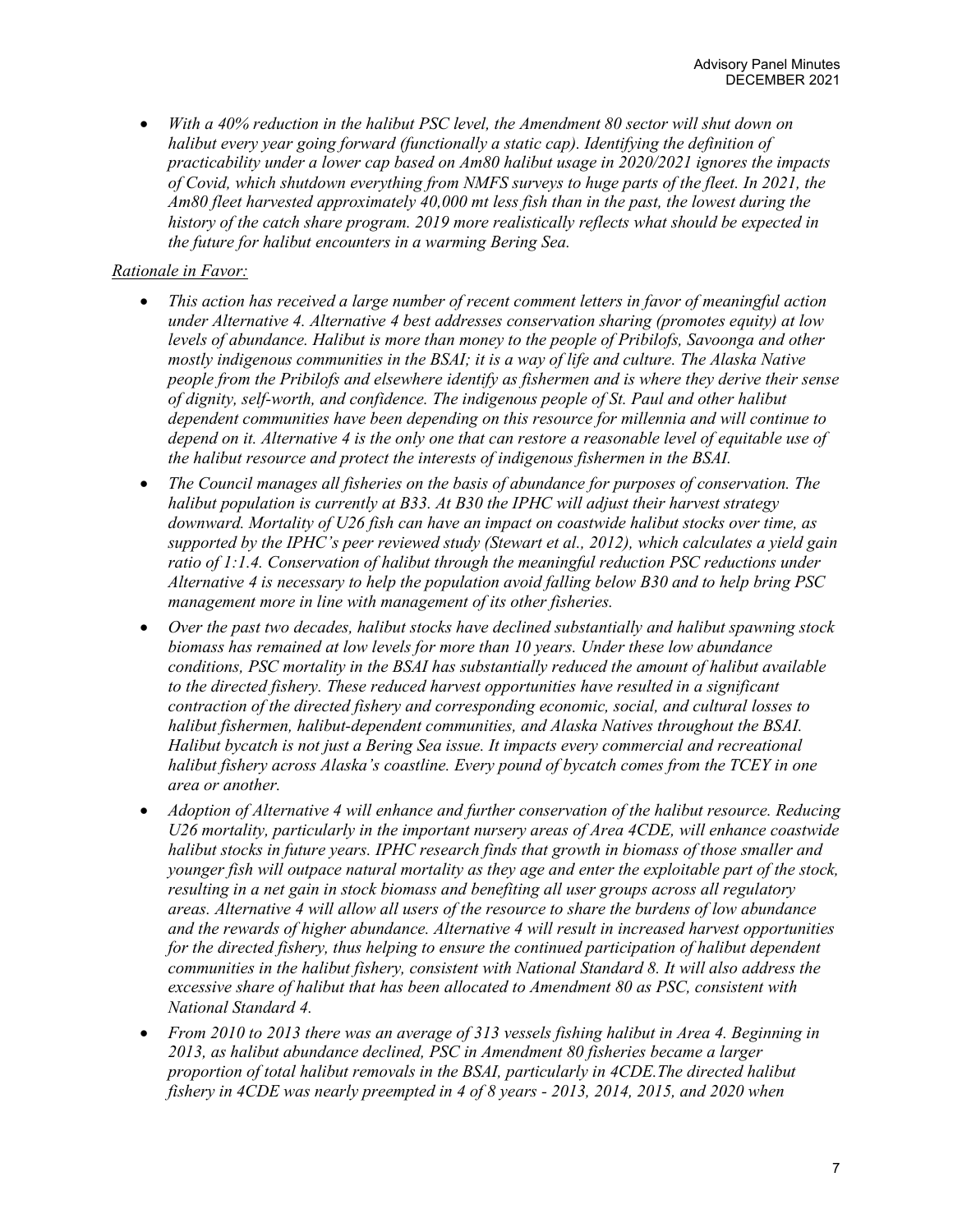*abundance was declining, and bycatch was increasing. During these years halibut stakeholders went to the IPHC to request adequate fishing opportunities while PSC reductions were being sought via the Council.*

- *The reduced PSC limits adopted in 2015 have not remedied the inequitable disproportionate impacts of halibut PSC, particularly in Area 4CDE. Since the PSC limits were reduced in 2015, PSC mortality in Area 4CDE has removed more than double the amount of halibut by weight than the directed fishery. Amendment 80 has successfully adapted to the limits adopted in 2015; it has achieved the reduced PSC limits in every single year and have not once been constrained. The PSC limits in Alternative 4 are reasonable and practicable. Had Alternative 4 been in place during the five-year period from 2016 to 2020, its PSC limits would have exceeded Amendment 80's average annual PSC use in 40% of the years, and the maximum required reduction would have been only 19% (249 mt) below Amendment 80's average annual PSC use. This is consistent with the blanket 25% reduction recently imposed on the cod trawl CV sector.*
- *Efforts and bycatch reductions achieved by the Amendment 80 are recognized and noted. The reductions in halibut PSC and PSC mortality achieved following adoption of the current PSC limit in 2015 demonstrate that it is practicable to achieve PSC limits well below current levels. The reduced PSC limits in Alternative 4 may be achievable using existing technologies and avoidance behaviors. The DEIS identifies tools to reduce halibut encounters and mortality that are not being fully utilized, including information sharing and avoidance behaviors within the cooperative and the full implementation of halibut excluder devices.*
- *Alternatives 1, 2 and 3 fail to satisfy the purpose and need for the action and are not consistent with the National Standards. During the current low abundance period, Alternatives 1, 2, and 3 would require only marginal reductions from Amendment 80's average annual PSC use during the period from 2016 and 2020. Thus, each of these Alternatives fails to require that bycatch and bycatch mortality be minimized to the extent practicable as required by National Standard 9. Alternatives 1, 2, and 3, which do not require meaningful reduction in PSC and PSC mortality, are thus inconsistent with National Standards 4 and 8 because they fail ensure the fair and equitable distribution of fishing privileges among United States fishermen, allow for participants in the Amendment 80 sector to acquire an excessive share of halibut fishing privileges, and fail to ensure continued participation in the directed halibut fishery.*
- *The economic models in the DEIS rely on past fishing behavior to estimate future impacts, but this approach has its limitations. For example, the economic models use of haul data from 2010 to 2014—before implementation of the reduced PSC limits in 2016 when PSC use was markedly higher—substantially inflates the modeled revenue effects because it fails to account for changes in fishing behavior adopted by Amendment 80 to comply with the lower PSC limits. Further, the DEIS expressly recognizes that lower PSC limits will result in changes to Amendment 80 behavior to mitigate or eliminate the revenue effects resulting from those lower limits. The DEIS acknowledges, however, that the economic models used to compare potential revenue effects do not account for these adaptations, which may result in the revenue effects shown in the DEIS being overstated.*
- *Under NS1, the Council may consider ecological, social and economic factors when determining OY. To this end, the MSA allows decision makers to incorporate more than what can be easily quantified such as culture and deep connection to place when determining OY and net benefits to the Nation. Net benefits to the Nation are calculated by summing all producer and consumer surplus that occurs in the US economy. Both costs and benefits are defined broadly, from the Nation's perspective, to include all surpluses that accrue to direct and indirect participants in the fishery as well as to other members of society. The groups considered include those persons who harvest or process fish affected by the action, those who provide support services to the harvesting and processing sectors of the fishing industry affected by the action, consumers of the*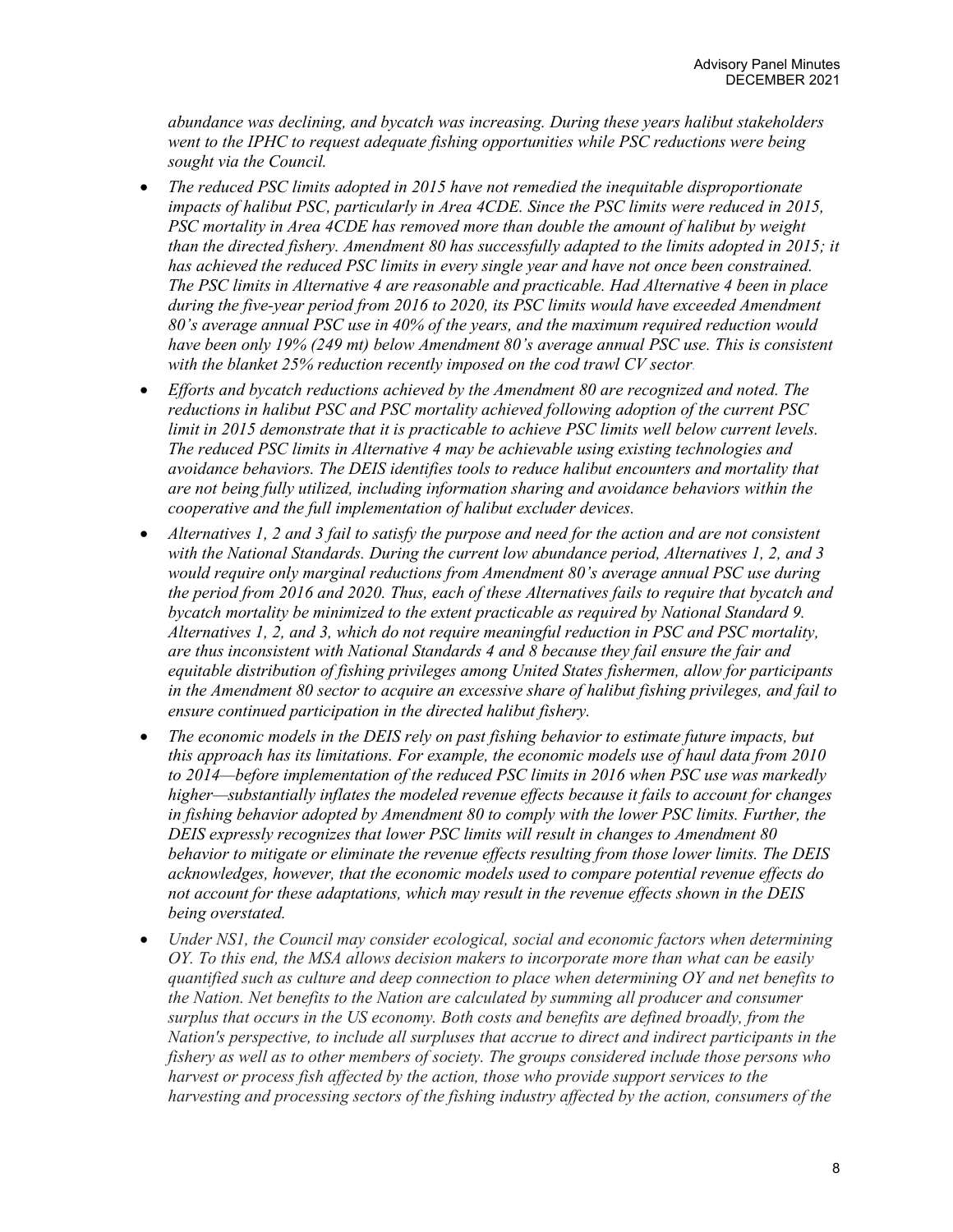*halibut and A80 fishery products (and any other substitute species whose producer or consumer surplus changes as a direct result of the action), and members of society that are nonconsumptive users of halibut that value the resource.*

- *The directed fishery in Area 4 has contracted substantially and is at continual risk of being preempted. This results in significant uncertainty that precludes investments required for a sustainable and viable directed fishery. Environmental justice considerations support adoption of Alternative 4. The directed halibut fishery provides critically needed income and economic opportunity to Alaska Natives and halibut-dependent communities that face extraordinary challenges and obstacles to prosperity, resulting from their isolated location in remote areas, limited opportunities for economic development, and the effects of historical discrimination against their predominantly Alaska Native residents. These disproportionate burdens threaten both the culture and the livelihoods of historically disadvantaged halibut-dependent communities across Alaska. Adoption of Alternative 4, which requires meaningful reductions in PSC limits at low abundance, would help to address these inequities and ensure continued participation in the directed fishery and access to subsistence halibut, which is dependent upon an active commercial fishery. Area 4CDE fishermen have combined subsistence and commercial fishing, thereby creating entangled livelihoods and economies. Most of the subsistence halibut coming into BSAI villages does so via commercial vessels and gear. Fishermen in the BSAI region often serve subsistence networks in their local community. Economic opportunities provided through participation in the directed fishery allows for those relations to continue. Section 7.2.6.3 of the DEIS, on the Cultural Importance of Halibut and Halibut Fishing, describes the significance of fishing opportunities, and lack thereof, beyond monetary impacts; however, this is insufficiently incorporated into cost-benefit analyses in the DEIS.*
- *The AP heard from representatives of Tribes and members of the public that NOAA did not adequately engage Tribes within Area 4CDE communities in Tribal Consultation. Analysis guided and informed by Tribes is necessary when considering these fishery resources are "trust resources" Tribes depend on. Per the Council on Environmental Quality, NS4, and other guidance, these fishery trust resources are managed with heightened consideration for impacts on Native peoples. As a result, this analysis is not inclusive of the best available science, which would have included LTK meaningfully in the DEIS and SIA. It is important that CDQ entities with financial interests in the trawl sector not be conflated with LTK. Without such information, the DEIS is limited in its economic discussion, which does not incorporate non-monetized values such as generational sociocultural values, many of which are closely associated with the redistribution of subsistence foods.*
- *Arguments against PSC levels that constrain the Am80 fleet have been presented in terms of food security in other populations. Food security is described in terms of food accessibility. Of particular importance to subsistence communities is the production of food, in this case halibut, in addition to (but not limited to) other activities such as distribution and consumption. Absent authentic consideration of the potential loss of these cultural values in the DEIS and SIA, a lack of meaningful PSC reductions compounds the inequity of intergenerational impacts of resource deprivation. Additionally, Seattle is not a community comparably situated to the BSAI communities, and A-80 vessel owners do not meet the criteria for a disadvantaged Environmental Justice Community.*
- *Halibut bycatch is not just a Bering Sea issue. It impacts every commercial and recreational halibut fishery across Alaska's coastline, coastal communities, and many small boat family operations. Every pound of bycatch comes from the TCEY in one area or another. Among alternatives, Alternative 4 is expected to provide the largest benefit to the halibut resource and directed users from across the range of the halibut stock.*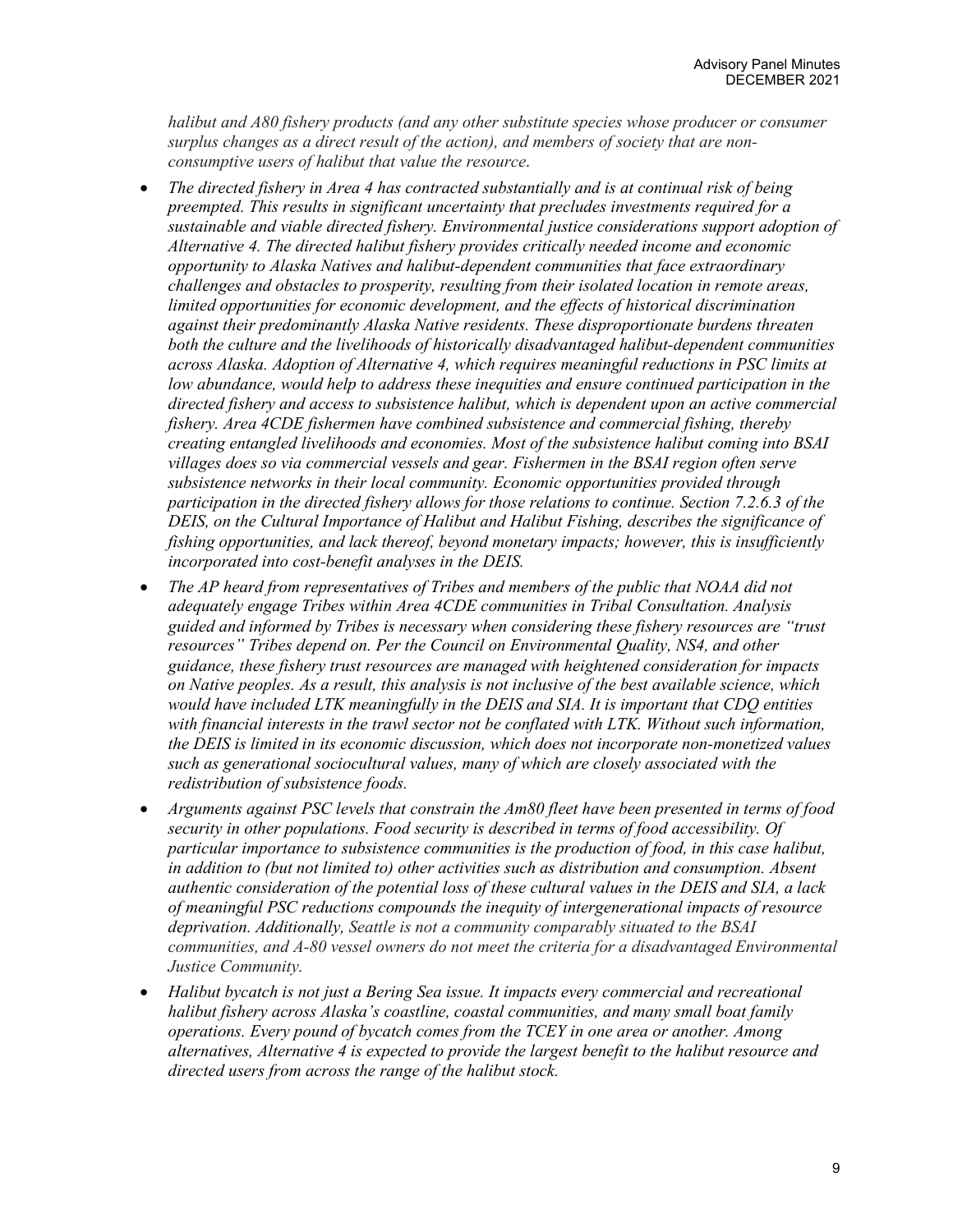# **Motion 2:**

The AP recommends the Council select Alternative 3, Option 3 (90%) as the Preferred Alternative for final action. The annual threshold should be evaluated based on a rolling 3-year average. The annual limit will not be retained as a hard cap in subsequent years unless triggered again following an annual limit being exceeded. A program review will be conducted 3 years after implementation.

Translation of Alternative 3 PSC limits with Option 3 PS values in grey (90%) Yellow highlight denotes current abundance levels.

|                                                    |                                | index (mt)                    |                               |
|----------------------------------------------------|--------------------------------|-------------------------------|-------------------------------|
|                                                    |                                | Low<br>$<$ 450,000            | High<br>$\geq 150,000$        |
|                                                    |                                | Performance<br>Standard (90%) | Performance<br>Standard (90%) |
|                                                    | High<br>$\geq 11,000$          | 1,745 (Current)               | $2,007 (+15%)$                |
|                                                    | Performance<br><b>Standard</b> | 1,571 (-10%)                  | $1,806 (+3%)$                 |
|                                                    | Medium<br>8,000 - 10,999       | 1,396 (-20%)                  | 1,745 (Current)               |
| IPHC setline survey index in<br>Area 4ABCDE (WPUE) | Performance<br><b>Standard</b> | $1,256$ ( $-28%$ )            | 1,571 (-10%)                  |
|                                                    | Low<br>$6,000 - 7,999$         | $1,309$ $(-25%)$              | 1,396 (-20%)                  |
|                                                    | Performance<br><b>Standard</b> | $\frac{1,178}{1,129}$         | $1,256$ ( $-28%$ )            |
|                                                    | Very Low<br>$\le 6,000$        | $1,222 (+30\%)$               | $1,309(-25%)$                 |
|                                                    | Performance<br><b>Standard</b> | $1,100$ $(-37%)$              | $1,178$ $(-32%)$              |

*EBS shelf trawl survey*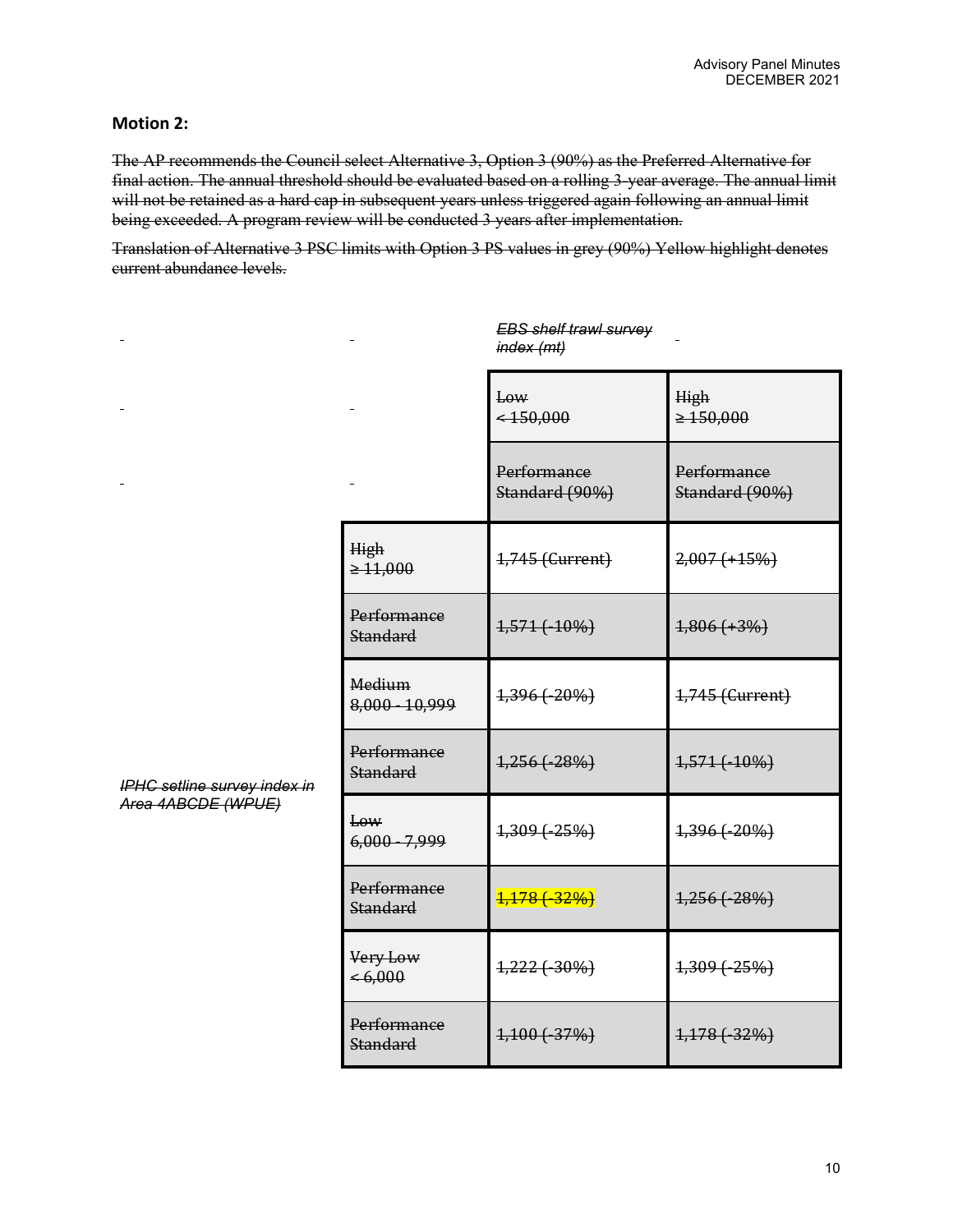# *Motion 2 failed 6-14*

# *Rationale in Opposition:*

- *A portion of the AP felt that while a compromise position between Alternatives 1 and 4 is appreciated and should always be the goal, the DEIS shows that Alternative 3 with a performance standard will still result in significant economic harm to the Amendment 80 sector without the balance in positive tradeoffs for the directed halibut fisheries. Under 'low-low or very low-low' conditions, the PSC reductions outlined under Alternative 3 with a performance standard are too similar to those under Alternative 4.*
- *The Am80 sector is currently constrained by halibut PSC limits. There is a significant cost to avoiding halibut with all the tools that the fleet employs including loss of target species, increased inefficiency, higher carbon footprint, and costs related to fuel use and moving away from halibut. Current avoidance tools are maximized. Similar to Alternative 4, these constraints and costs will be exacerbated under Alternative 3 with a performance standard. Halibut interactions with trawl gear change over time and are extremely dynamic. As such, a performance standard must be set at a level that actually provides incentives to the fleet; a performance standard that is set too low will only serve as a defacto hard cap and result in the fleet racing to that cap.*
- *Others on the AP felt that current PSC limits are not constraining and actual PSC use is lower than what Alternative 3 would require. Alternative 3 with performance standards and a 3-year rolling average of use fails to lower the PSC cap from status quo (1745 mt) in many years when looked at retrospectively over the past 22 years, including the years of 2013, 2014, 2015 when the directed fishery was nearly shut down. The 90% performance standard from the Alternative 3 limits do not ensure that actual PSC use will decrease. Combining the performance standard with Alternative 3 does not guarantee any actual reductions in bycatch at low abundance levels or commensurate benefits to the directed fishery. While it would establish an annual limit below what Alternative 3 would otherwise provide, it allows Amendment 80 to exceed that annual limit in 3 out of every 7 years. Amendment 80 could continue to take halibut up to the higher Alternative 3 limits, which frequently requires zero reduction from the status quo, even under low-abundance conditions.*
- *The concept of using a three-year averaging of use has not been analyzed and its potential impacts are not clearly understood. The 3-year averaging of use, as proposed, could provide even more flexibility for the A80 sector, likely at the expense of the directed fishery in some years.*
- *While the PSC limits are comparable, the impact of Alternative 3 with a performance standard versus Alternative 4 is quite different. Because Alt. 3 as proposed allows the A80 fleet to exceed the performance standard "annual limit" for three years with no in-season action to curtail A80 harvest or bycatch, the directed fishery could be preempted for three or more years to buffer the resource against high bycatch levels. While benefits may accrue during years of low bycatch or when the annual limit acts as a cap, the performance standard allows the continued risk of directed fishery preemption and all the associated cultural, social and economic stress to continue, including the loss of investments into directed fishery.*
- *Alternative 3 with a performance standard does not meet the primary purpose of this action, which is to allow for a directed fishery at times of low halibut abundance.*

# *Rationale in Favor:*

• *Despite significant bycatch improvement (reductions) from the Amendment 80 sector over the past decade, there are still some prevalent and real challenges being faced by directed halibut fisheries, particularly in Area 4CDE, and action is needed. Alternative 3 with a performance standard is a compromise between Alternative 1 and Alternative 4. It attempts to better balance*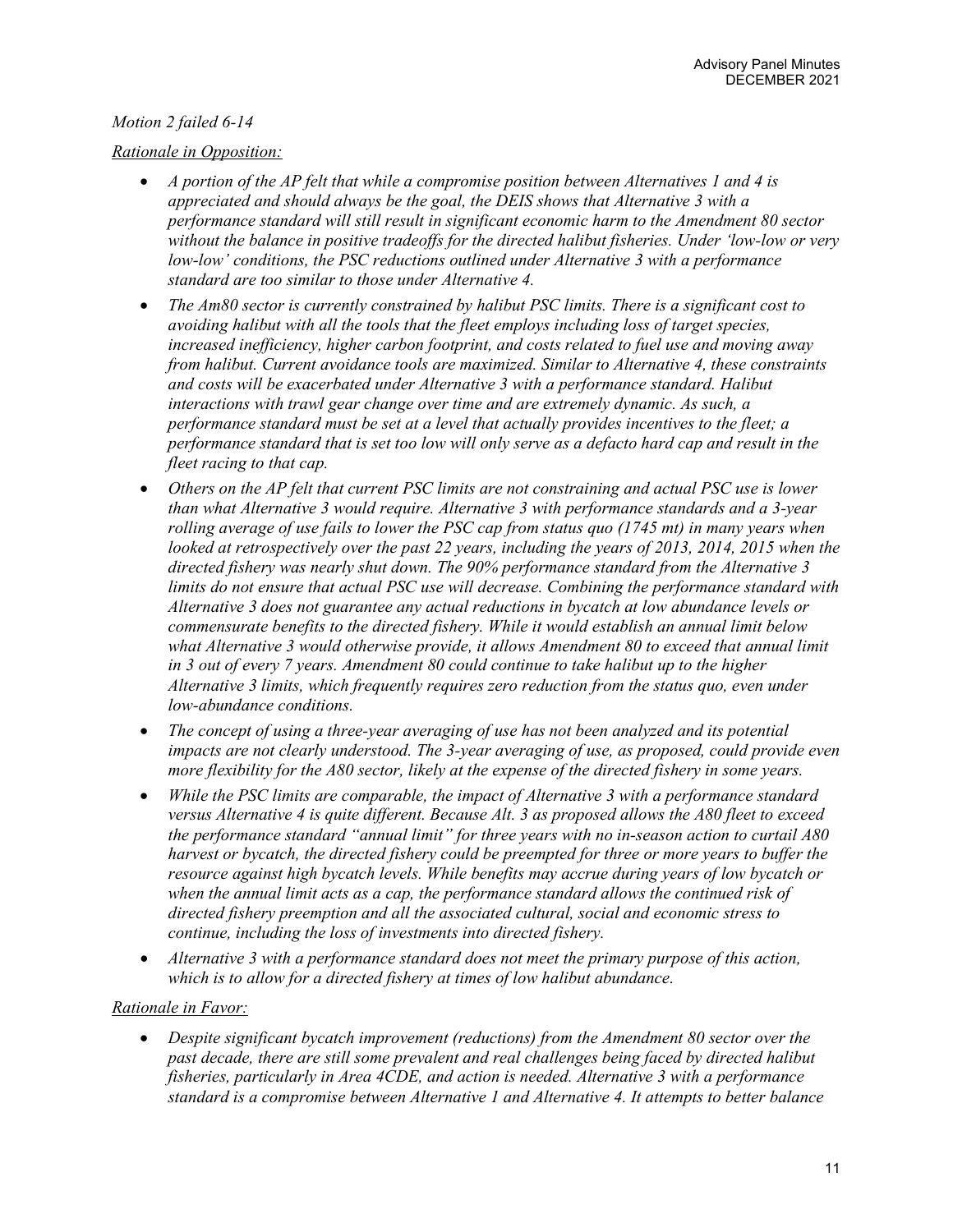*conservation and equity concerns raised by the directed fishery and halibut dependent communities with the flexibility needed by the Amendment 80 sector to prosecute their fisheries. It is intended to provide meaningful reductions and is better supported by the analysis than Alternative 4.*

- *The proposed PSC limits under Alternative 3 with a performance standard will be constraining on the Amendment 80 sector in some years, but it provides the chance at establishing a successful ABM program that meets the needs of directed fishers and of Amendment 80 participants given the significant concerns expressed by many public testifiers about the impact of halibut PSC mortality on the directed fishery.*
- *The effect of the Option 3 performance standard/annual limit on top of Alternative 3 essentially results in a 32% reduction at current levels from the status quo PSC limits as shown in the modified lookup table (the yellow highlight is where we are at a current abundance), which is a significant reduction to halibut PSC. Alternative 3 on its own represents a 25% decrease from status quo at current levels of abundance while Alternative 4 represents a 40% reduction so this proposal falls in the middle. This proposal would have constrained the fleet in 2 of the past 5 years as opposed to Alternative 4, which would have been constraining in 4 of the past 5 years. Inclusion of a performance standard incentivizes avoidance of PSC whereas a hard PSC cap (without a performance standard) may create tendencies for the Am80 sector to fish right up to the PSC cap, especially under lower limits. The performance standard/annual limit would function as a de facto lower secondary cap in most years while allowing some flexibility for mortality to fall between the lower annual limit and the hard cap if the Am80 fleet needs it, until 3 out of any 7 years that annual limit is exceeded, at which point that lower annual limit becomes the hard cap for one year. While concerns have been expressed by the A80 sector that the performance standard will only work if they are able to achieve them, having a performance standard is more advantageous than just a lower harder cap that exists with Alternative 4. Additionally, the inclusion of Option 3 aligns with the Purpose and Need language that the "Council is considering a program that links the Amendment 80 sector PSC limit to halibut abundance and provides incentives for the fleet to minimize halibut mortality at all times."*
- *Including the rolling average is necessary to make the performance function properly. Staff indicated that without a rolling average, Option 3 could result in unintended negative incentives to avoid bycatch in situations where the annual limit is close to or likely to be exceeded and that additional mechanisms such as a rolling average should be considered to incentivize the fleet not*  to consume the remaining 10 percent buffer between the annual limit and the actual PSC cap. *The overall PSC mortality in any one year remains relevant to bycatch avoidance actions that could impact the next year and provide incentive to continue to reduce bycatch to the extent practicable under any situation of a single year overage.*
- *The compromise achieved under this motion better weighs the perceived risks and effects of each of the alternatives and better balances the national standards as they apply to this action. While many people have noted deficiencies in the DEIS both through written and public comment, an analysis does not need to be perfect to be informative. The gleaning of information in an action like this is incredibly complicated. The analysts were transparent and identified areas of uncertainties and appropriately caveated their conclusions throughout the analysis. Their work and methodologies have been thoroughly vetted through the SSC in a highly iterative process. Given the significant management change under this action, it is imperative that a program review be included as part of the program.*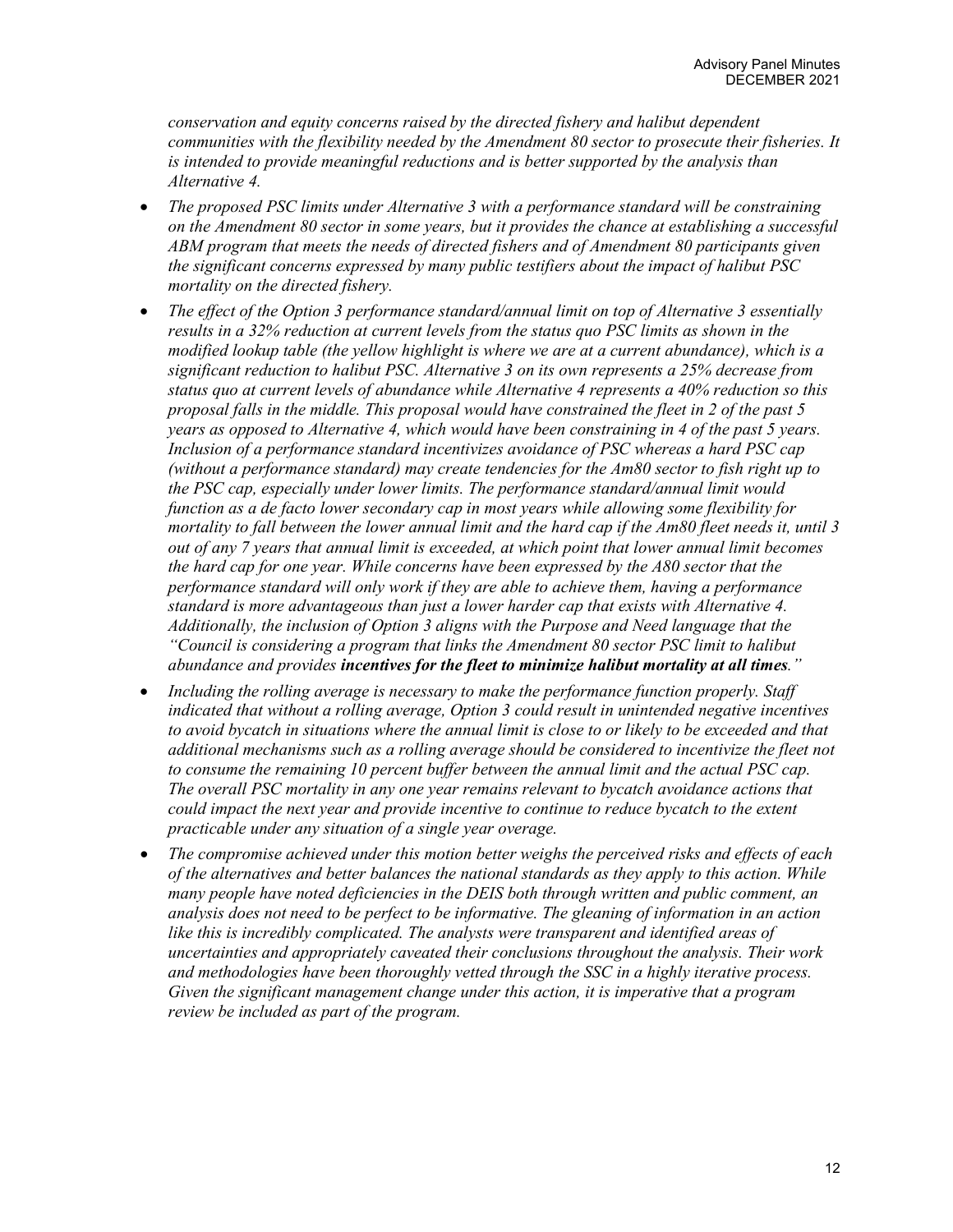# **C3 BSAI Groundfish Specs**

The AP has reviewed the 2021 Ecosystem Report for the EBS and AI. The AP greatly appreciates the work put into this report each year and, in the future, would like to receive as detailed report as the schedule will allow.

The AP recommends the Council approve the 2021 BSAI Stock Assessment and Fishery Evaluation (SAFE) Report.

The AP recommends the Council approve the final 2022 and 2023 BSAI groundfish specifications for OFLs and ABCs as recommended by the SSC, and the TACs as shown in the attached Table 1 (attached). Note that the Bering Sea and Aleutian Island Pacific Cod TACs have been adjusted for the State Water cod fisheries.

The AP recommends the Council approve Table 7A and 7B, the 2022 (Table 7A) and 2023 (Table 7B) ABC Flatfish Reserves (below).

The AP recommends the Council approve the 2022 and 2023 PSC limits and apportionments as assigned to their respective target fisheries as provided in Tables 8, 9, 10, and 11 (below).

The AP recommends the Council approve the updated halibut discard mortality rates for 2022 and 2023 as shown in table 12 (below).

TABLE 7A–PROPOSED 2022 ABC SURPLUS, ABC RESERVES, COMMUNITY DEVELOPMENT QUOTA (CDQ) ABC RESERVES, AND AMENDMENT 80 ABC RESERVES IN THE BSAI FOR FLATHEAD SOLE, ROCK SOLE, AND YELLOWFIN SOLE

| [Amounts are in metric tons]                           |        |         |         |  |  |
|--------------------------------------------------------|--------|---------|---------|--|--|
| Rock sole<br>Flathead sole<br>Yellowfin sole<br>Sector |        |         |         |  |  |
| ABC                                                    | 64,288 | 206,896 | 354,014 |  |  |
| <b>TAC</b>                                             | 35,500 | 66,000  | 250,000 |  |  |
| ABC surplus                                            | 28,788 | 140,896 | 104,014 |  |  |
| ABC reserve                                            | 28,788 | 140,896 | 104,014 |  |  |
| CDQ ABC reserve                                        | 3,080  | 15,076  | 11,129  |  |  |
| Amendment 80 ABC reserve                               | 25,708 | 125,820 | 92,885  |  |  |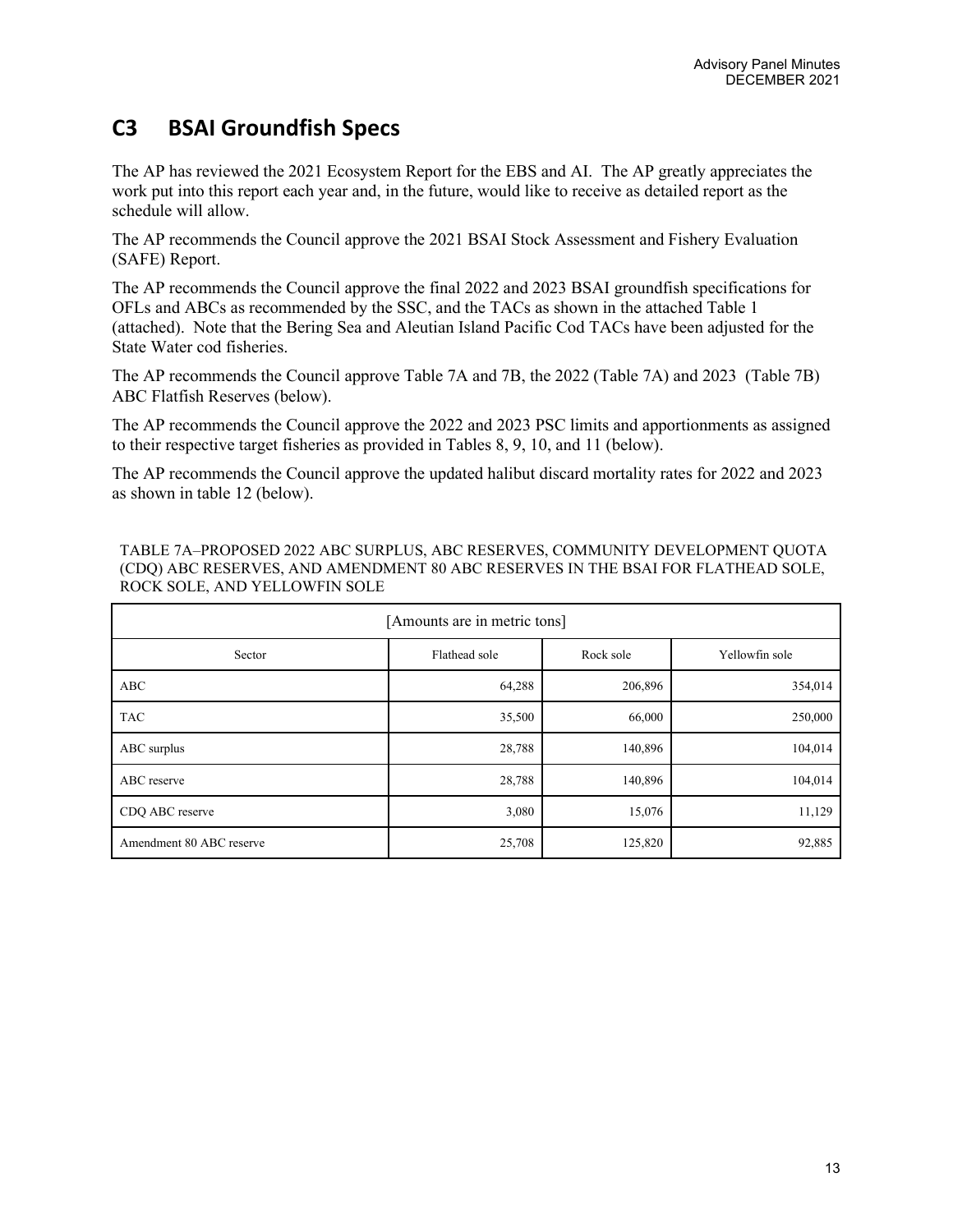#### TABLE 7B–PROPOSED 2023 ABC SURPLUS, ABC RESERVES, COMMUNITY DEVELOPMENT QUOTA (CDQ) ABC RESERVES, AND AMENDMENT 80 ABC RESERVES IN THE BSAI FOR FLATHEAD SOLE, ROCK SOLE, AND YELLOWFIN SOLE

| [Amounts are in metric tons]                           |        |         |         |  |  |
|--------------------------------------------------------|--------|---------|---------|--|--|
| Flathead sole<br>Rock sole<br>Yellowfin sole<br>Sector |        |         |         |  |  |
| ABC                                                    | 65,988 | 271,199 | 326,235 |  |  |
| <b>TAC</b>                                             | 25,500 | 55,000  | 230,000 |  |  |
| ABC surplus                                            | 40,488 | 216,199 | 96,235  |  |  |
| ABC reserve                                            | 40,488 | 216,199 | 96,235  |  |  |
| CDQ ABC reserve                                        | 4,332  | 23,133  | 10,297  |  |  |
| Amendment 80 ABC reserve                               | 36,156 | 193,066 | 85,938  |  |  |

### TABLE 8–PROPOSED 2022 AND 2023 APPORTIONMENT OF PROHIBITED SPECIES CATCH ALLOWANCES TO NON-TRAWL GEAR, THE CDQ PROGRAM, AMENDMENT 80, AND THE BSAI TRAWL LIMITED ACCESS SECTORS

| <b>PSC</b><br>species<br>and area        | <b>Total PSC</b> | Non-trawl<br><b>PSC</b> | CDQ PSQ<br>reserve <sup>2</sup> | <b>Trawl PSC</b><br>remaining<br>after CDQ<br><b>PSQ</b> | Amendment 80<br>sector | <b>BSAI</b> trawl<br>limited<br>access<br>sector | <b>BSAI PSC limits</b><br>not allocated <sup>2</sup> |
|------------------------------------------|------------------|-------------------------|---------------------------------|----------------------------------------------------------|------------------------|--------------------------------------------------|------------------------------------------------------|
| Halibut<br>mortality<br>(mt) BSAI        | 3,515            | 710                     | 315                             | n/a                                                      | 1,745                  | 745                                              | n/a                                                  |
| Herring<br>(mt) BSAI                     | 3,819            | n/a                     | n/a                             | n/a                                                      | n/a                    | n/a                                              | n/a                                                  |
| Red king<br>crab<br>(animals)<br>Zone 1  | 32,000           | n/a                     | 3,424                           | 28,<br>576                                               | 14,282                 | 8,739                                            | 5,555                                                |
| C. opilio<br>(animals)<br><b>COBLZ</b>   | 4,350,000        | n/a                     | 465.<br>450                     | 3,884,550                                                | 1,909,256              | 1,248,494                                        | 726,799                                              |
| C. bairdi<br>crab<br>(animals)<br>Zone 1 | 830,000          | n/a                     | 88,810                          | 741,190                                                  | 312,115                | 348,285                                          | 80,790                                               |
| C. bairdi<br>crab<br>(animals)<br>Zone 2 | 2,520,000        | n/a                     | 269,640                         | 2,250,360                                                | 532,660                | 1,053,394                                        | 664,306                                              |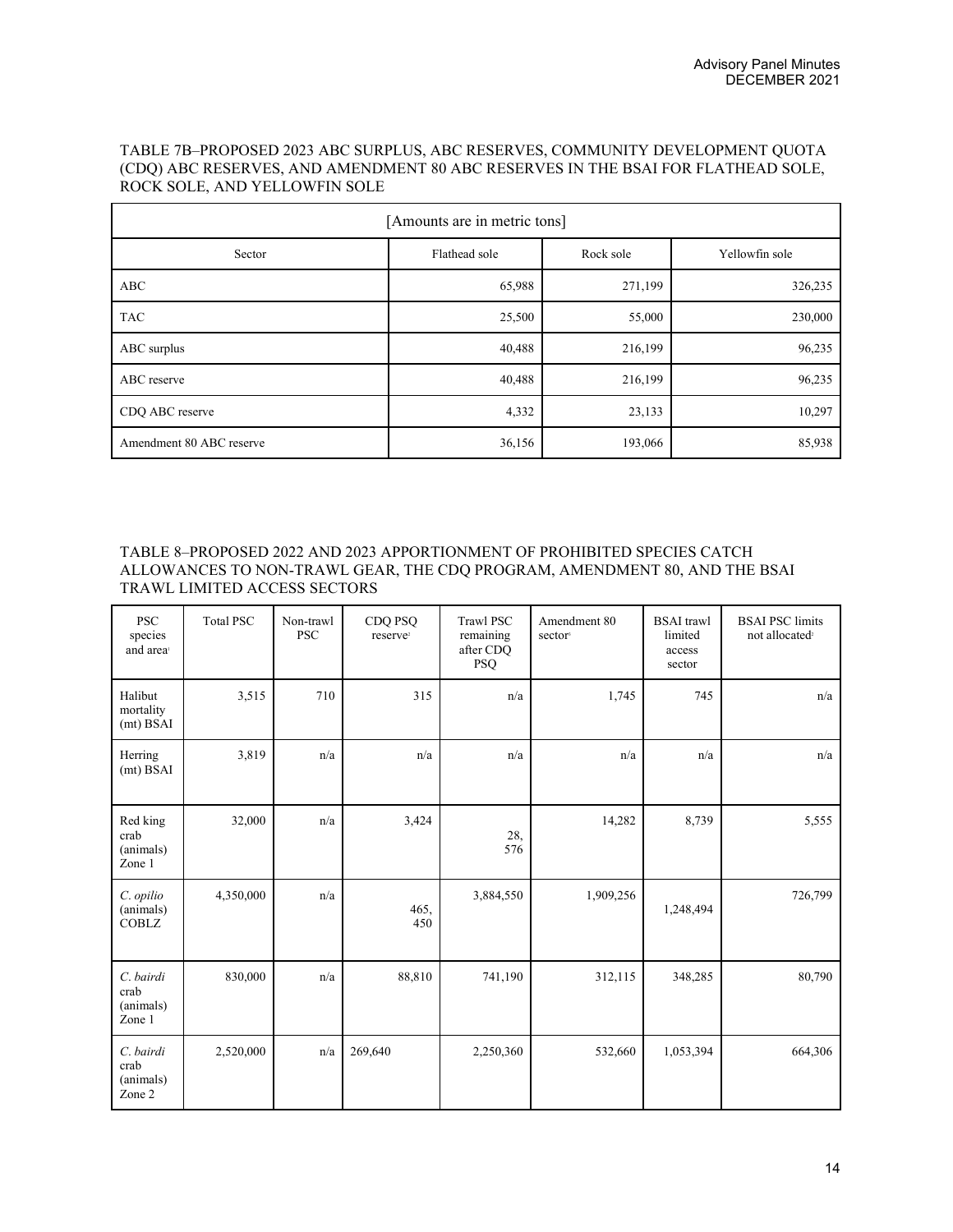#### TABLE 9-PROPOSED 2022 AND 2023 HERRING AND RED KING CRAB SAVINGS SUBAREA PROHIBITED SPECIES CATCH ALLOWANCES FOR ALL TRAWL SECTORS

| Fishery categories                                                        | Herring (mt)<br><b>BSAI</b> | Red king crab (animals) Zone 1 |
|---------------------------------------------------------------------------|-----------------------------|--------------------------------|
| Yellowfin sole                                                            | 222                         | n/a                            |
| Rock sole/flathead sole/Alaska plaice/other flatfish <sup>1</sup>         | 110                         | n/a                            |
| Greenland turbot/arrowtooth flounder/Kamchatka<br>flounder/sablefish      | 11                          | n/a                            |
| Rockfish                                                                  | 11                          | n/a                            |
| Pacific cod                                                               | 20                          | n/a                            |
| Midwater trawl pollock                                                    | 3,400                       | n/a                            |
| Pollock/Atka mackerel/other species <sup>2,3</sup>                        | 45                          | n/a                            |
| 2022 Red king crab savings subarea non-pelagic trawl<br>$\text{gear}^4$   | n/a                         |                                |
| 2023 Red king crab savings subarea non-pelagic trawl<br>gear <sup>5</sup> | n/a                         | 8,000                          |
| Total trawl PSC                                                           | 3,819                       | 32,000                         |

### TABLE 10–PROPOSED 2022 AND 2023 PROHIBITED SPECIES BYCATCH ALLOWANCES FOR THE BSAI TRAWL LIMITED ACCESS SECTOR

| BSAI trawl limited access sector                     | Prohibited species and area <sup>1</sup> |                          |                           |         |                     |
|------------------------------------------------------|------------------------------------------|--------------------------|---------------------------|---------|---------------------|
| fisheries                                            | Halibut                                  | Red king crab            | C. opilio                 |         | C. bairdi (animals) |
|                                                      | mortality (mt)<br><b>BSAI</b>            | (animals) Zone 1         | (animals)<br><b>COBLZ</b> | Zone 1  | Zone 2              |
| Yellowfin sole                                       | 215                                      | 7,700                    | 1,192,179                 | 293,234 | 1,005,879           |
| Rock sole/flathead sole/other flatfish <sup>2</sup>  |                                          |                          |                           |         |                     |
| Greenland turbot/arrowtooth                          |                                          |                          |                           |         |                     |
| flounder/Kamchatka flounder/sablefish                |                                          |                          |                           |         |                     |
| Rockfish April 15-December 31                        |                                          | $\overline{\phantom{a}}$ | 1,006                     |         | 849                 |
| Pacific cod                                          | 350                                      | 975                      | 50,281                    | 50,816  | 42,424              |
| Pollock/Atka mackerel/other species <sup>3</sup>     | 175                                      | 65                       | 5,028                     | 4,235   | 4,243               |
| Total BSAI trawl limited access sector<br><b>PSC</b> | 745                                      | 8,739                    | 1,248,494                 | 348,285 | 1,053,394           |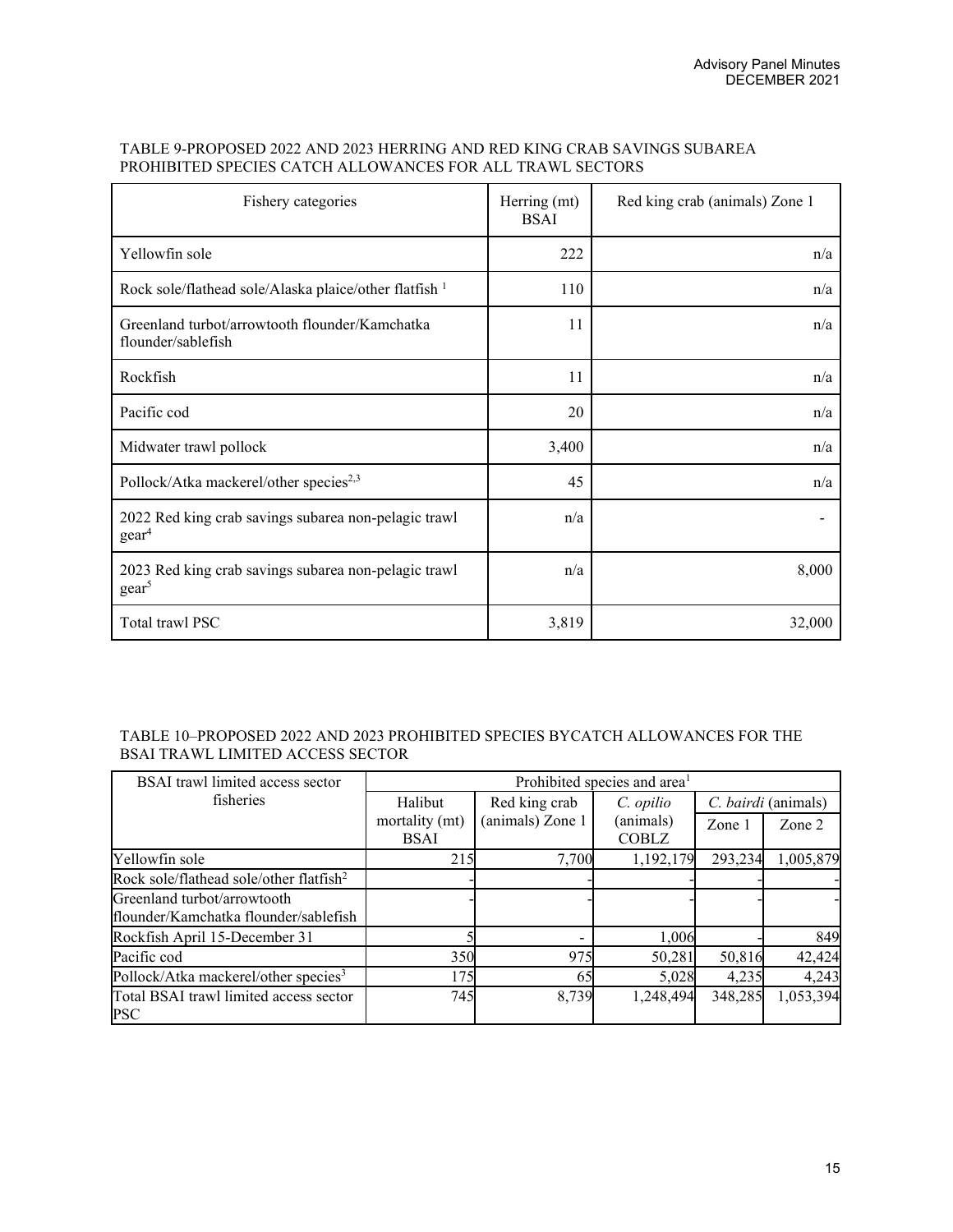| TABLE 11–PROPOSED 2022 AND 2023 HALIBUT PROHIBITED SPECIES BYCATCH ALLOWANCES |  |
|-------------------------------------------------------------------------------|--|
| FOR NON-TRAWL FISHERIES                                                       |  |

| Halibut mortality (mt) BSAI                       |                       |                   |     |                                |  |
|---------------------------------------------------|-----------------------|-------------------|-----|--------------------------------|--|
| Non-trawl fisheries                               | <b>Seasons</b>        | Catcher/processor |     | Catcher vessel   All Non-Trawl |  |
| Pacific cod                                       | Annual Pacific cod    | 648               |     | 661                            |  |
|                                                   | January 1-June 10     | 388               |     | n/a                            |  |
|                                                   | June 10-August 15     | 162               |     | n/a                            |  |
|                                                   | August 15-December 31 | 98                |     | n/a                            |  |
| Non-Pacific cod non-trawl-Total May 1-December 31 |                       | n/a               | n/a | 49                             |  |
| Groundfish pot and jig                            | n/a                   | n/a               | n/a | Exempt                         |  |
| Sablefish hook-and-line                           | n/a                   | n/a               | n/a | Exempt                         |  |
| Total for all non-trawl PSC                       | n/a                   | n/a               | n/a | 710                            |  |

### TABLE 12–PROPOSED 2022 AND 2023 PACIFIC HALIBUT DISCARD MORTALITY RATES (DMR) FOR THE BSAI

| Gear              | Sector                           | Halibut discard mortality rate (percent) |
|-------------------|----------------------------------|------------------------------------------|
| Pelagic trawl     | All                              | 100                                      |
| Non-pelagic trawl | Mothership and catcher/processor | 84                                       |
| Non-pelagic trawl | Catcher vessel                   | 62                                       |
| Hook-and-line     | Catcher vessel                   | 10                                       |
| Hook-and-line     | Catcher/processor                | 10                                       |
| Pot               | All                              | 33                                       |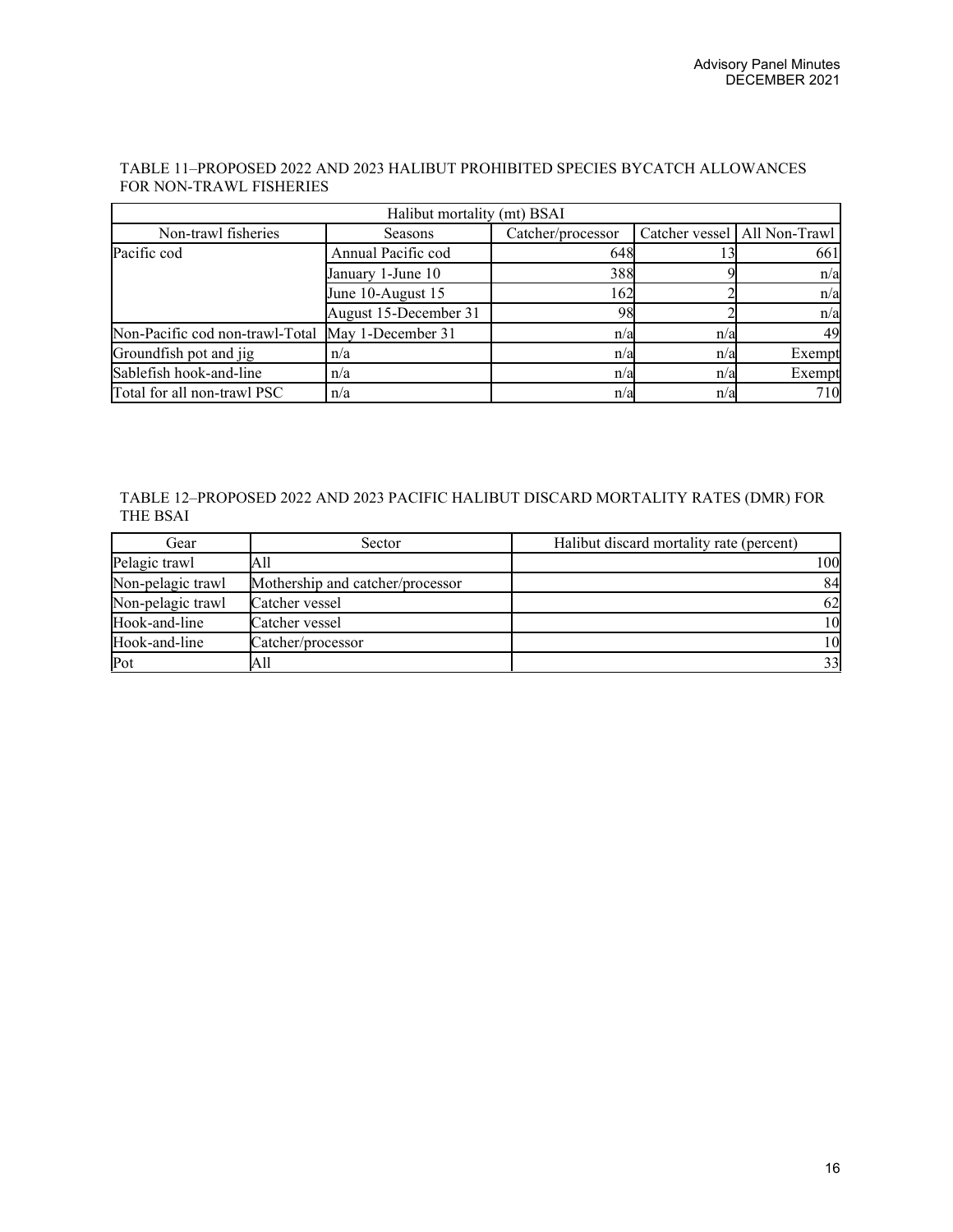|                                                                                                                                                                          |                |                  | 2021       |            | Catch as of      |            | 2022                |            |            | 2023       |            |
|--------------------------------------------------------------------------------------------------------------------------------------------------------------------------|----------------|------------------|------------|------------|------------------|------------|---------------------|------------|------------|------------|------------|
| <b>Species</b>                                                                                                                                                           | Area           | <b>OFL</b>       | <b>ABC</b> | <b>TAC</b> | 11/6/2021        | <b>OFL</b> | <b>ABC</b>          | <b>TAC</b> | <b>OFL</b> | <b>ABC</b> | <b>TAC</b> |
|                                                                                                                                                                          | <b>EBS</b>     | 2,594,000        | 1,626,000  | 1,375,000  | 1,373,712        | 1,469,000  | 1,111,000           | 1,111,000  | 1,704,000  | 1,289,000  | 1,289,000  |
| <b>Pollock</b>                                                                                                                                                           | AI             | 61,856           | 51,241     | 19,000     | 1,635            | 61,264     | 50,752              | 19,000     | 61,379     | 50,825     | 19,000     |
|                                                                                                                                                                          | Bogoslof       | 113,479          | 85,109     | 250        | 50               | 113,479    | 85,109              | 250        | 113,479    | 85,109     | 250        |
| <b>Pacific cod</b>                                                                                                                                                       | <b>BS</b>      | 147,949          | 123,805    | 111,380    | 105,537          | 183,012    | 153,383             | 136,466    | 180,909    | 151,709    | 133,459    |
|                                                                                                                                                                          | Al             | 27,400           | 20,600     | 13,796     | 7,023            | 27,400     | 20,600              | 13,796     | 27,400     | 20,600     | 13,796     |
|                                                                                                                                                                          | <b>BSAI/GO</b> | 60,426           | 29,558     |            |                  | 40,432     | 34,521              | 11,727     | 42,520     | 36,318     | 14,315     |
| <b>Sablefish</b>                                                                                                                                                         | <b>BS</b>      | n/a              | 3,396      | 3,396      | 3,961            |            | 5,264               | 5,264      |            | 6,529      | 6,529      |
|                                                                                                                                                                          | Al             | n/a              | 4,717      | 4,717      | 1,425            |            | 6,463               | 6,463      |            | 7,786      | 7,786      |
| <b>Yellowfin sole</b>                                                                                                                                                    | <b>BSAI</b>    | 341,571          | 313,477    | 200,000    | 104,669          | 377,071    | 354,014             | 250,000    | 347,483    | 326,235    | 230,000    |
|                                                                                                                                                                          | <b>BSAI</b>    | 8,568            | 7,326      | 6,025      | 1,586            | 7,687      | 6,572               | 6,572      | 6,698      | 5,724      | 5,724      |
| <b>Greenland turbot</b>                                                                                                                                                  | <b>BS</b>      | n/a              | 6,176      | 5,125      | 1,129            |            | 5,540               | 5,540      |            | 4,825      | 4,825      |
|                                                                                                                                                                          | Al             | n/a              | 1,150      | 900        | 457              |            | 1,032               | 1,032      |            | 899        | 899        |
| <b>Arrowtooth flounder</b>                                                                                                                                               | <b>BSAI</b>    | 90,873           | 77,349     | 15,000     | 8,286            | 94,445     | 80,389              | 20,000     | 97,944     | 83,389     | 20,000     |
| Kamchatka flounder                                                                                                                                                       | <b>BSAI</b>    | 10,630           | 8,982      | 8,982      | 6,561            | 10,903     | 9,214               | 9,214      | 11,115     | 9,393      | 9,393      |
| Northern rock sole                                                                                                                                                       | <b>BSAI</b>    | 145,180          | 140,306    | 54,500     | 13,898           | 214,084    | 206,896             | 66,000     | 280,621    | 271,199    | 55,000     |
| <b>Flathead sole</b>                                                                                                                                                     | <b>BSAI</b>    | 75,863           | 62,567     | 25,000     | 9,898            | 77,967     | 64,288              | 35,500     | 80,034     | 65,988     | 25,500     |
| Alaska plaice                                                                                                                                                            | <b>BSAI</b>    | 37,924           | 31,657     | 24,500     | 15,653           | 39,305     | 32,697              | 29,221     | 39,685     | 32,998     | 29,082     |
| <b>Other flatfish</b>                                                                                                                                                    | <b>BSAI</b>    | 22,919           | 17,189     | 6,500      | 2,510            | 22,919     | 17,189              | 10,000     | 22,919     | 17,189     | 10,000     |
| <b>Pacific Ocean perch</b>                                                                                                                                               | <b>BSAI</b>    | 44,376           | 37,173     | 35,899     | 32,112           | 42,605     | 35,688              | 35,385     | 40,977     | 34,322     | 33,952     |
|                                                                                                                                                                          | <b>BS</b>      | n/a              | 10,782     | 10,782     | 8,679            |            | 10,352              | 10,352     |            | 9,956      | 9,956      |
|                                                                                                                                                                          | EAI            | n/a              | 8,419      | 8,419      | 7,442            |            | 8,083               | 8,083      |            | 7,774      | 7,774      |
|                                                                                                                                                                          | CAI            | n/a              | 6,198      | 6,198      | 5,885            |            | 5,950               | 5,950      |            | 5,722      | 5,722      |
|                                                                                                                                                                          | <b>WAI</b>     | n/a              | 11,774     | 10,500     | 10,107           |            | 11,303              | 11,000     |            | 10,870     | 10,500     |
| Northern rockfish                                                                                                                                                        | <b>BSAI</b>    | 18,917           | 15,557     | 13,000     | 6,045            | 23,420     | 19,217              | 17,000     | 22,594     | 18,538     | 17,000     |
| <b>Blackspotted/Rougheye</b>                                                                                                                                             | <b>BSAI</b>    | 576              | 482        | 482        | 513              | 598        | 503                 | 503        | 615        | 517        | 517        |
| <b>Rockfish</b>                                                                                                                                                          | <b>EBS/EAI</b> | n/a              | 313        | 313        | $\overline{211}$ |            | 326                 | 326        |            | 334        | 334        |
|                                                                                                                                                                          | <b>CAI/WAI</b> | n/a              | 169        | 169        | 302              |            | 177                 | 177        |            | 183        | 183        |
| Shortraker rockfish                                                                                                                                                      | <b>BSAI</b>    | $\overline{722}$ | 541        | 500        | 521              | 722        | 541                 | 541        | 722        | 541        | 541        |
|                                                                                                                                                                          | <b>BSAI</b>    | 1,751            | 1,313      | 916        | 900              | 1,751      | 1,313               | 1,144      | 1,751      | 1,313      | 1,313      |
| <b>Other rockfish</b>                                                                                                                                                    | <b>BS</b>      | n/a              | 919        | 522        | 332              | n/a        | 919                 | 750        | n/a        | 919        | 919        |
|                                                                                                                                                                          | AI             | n/a              | 394        | 394        | 568              | n/a        | 394                 | 394        | n/a        | 394        | 394        |
|                                                                                                                                                                          | <b>BSAI</b>    | 85,580           | 73,590     | 62,257     | 58,571           | 91,870     | 78,510              | 66,481     | 84,440     | 71,990     | 60,958     |
| Atka mackerel                                                                                                                                                            | EAI/BS         | n/a              | 25,760     | 25,760     | 22,598           |            | 27,260              | 27,260     |            | 25,000     | 25,000     |
|                                                                                                                                                                          | CAI            | n/a              | 15,450     | 15,450     | 15,272           |            | 16,880              | 16,880     |            | 15,470     | 15,470     |
|                                                                                                                                                                          | WAI            | n/a              | 32,380     | 21,047     | 20,701           |            | 34,370              | 22,341     |            | 31,520     | 20,488     |
| <b>Skates</b>                                                                                                                                                            | <b>BSAI</b>    | 49,297           | 41,257     | 18,000     | 18,729           | 47,790     | 39,958              | 30,000     | 46,475     | 38,824     | 30,000     |
| <b>Sharks</b>                                                                                                                                                            | <b>BSAI</b>    | 689              | 517        | 200        | 354              | 689        | $\overline{517}$    | 500        | 689        | 517        | 500        |
| <b>Octopuses</b>                                                                                                                                                         | <b>BSAI</b>    | 4,769            | 3,576      | 700        | 161              | 4,769      | 3,576               | 700        | 4,769      | 3,576      | 700        |
| <b>Total</b>                                                                                                                                                             | <b>BSAI</b>    | 3,945,315        | 2,747,727  | 2,000,000  | 1,774,309        |            | 2,953,182 2,406,447 | 1,871,000  | 3,219,218  | 2,615,814  | 2,000,000  |
| Sources: 2021 OFLs and ABCs are from harvest specifications adopted by the Council in December 2020, 2021 catches through<br>November 6, 2021 from AKR Catch Accounting. |                |                  |            |            |                  |            |                     |            |            |            |            |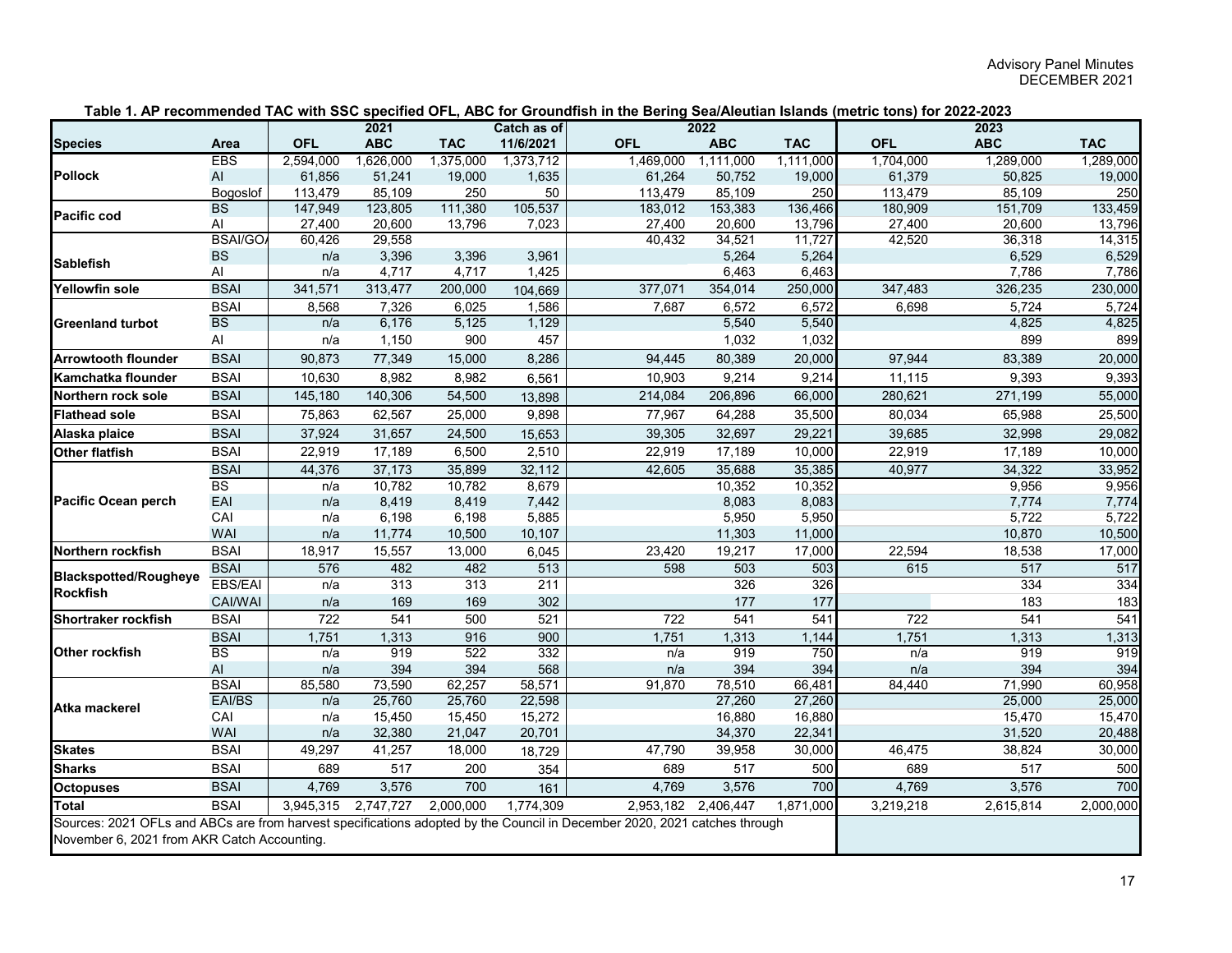### *Motion passed 18-1*

### *Rationale:*

- *The included TAC sheet represents a negotiated consensus position amongst each of the directly affected sectors in the BSAI groundfish fisheries. Both herring and red king crab PSC levels in Table 8 reflect the most recent biomass and abundance information for those species. Halibut PSC apportionments in Table 10 for the TLAS sector reflect an increase to Pacific cod (over 2021) to accommodate the significant increase in the BSAI Pacific cod ABC and TAC for 2022.*
- *For sablefish, the TAC is set to ABC in all BSAI regulatory areas. This is responsive to the majority of public comment, acknowledges improved model performance, and reflects Plan Team consensus that they are not concerned with the amount of fishing pressure on coastwide sablefish. Per the stock assessment, survey abundance and biomass indices continued to increase in 2021. The longline survey abundance index increased by 9% in 2021 following a 32% increase in 2020. The biennial trawl survey biomass index has increased nearly five-fold since 2013, with a 40% increase from 2019 to 2021. The data and model indicate strong year classes from 2014, 2016, 2017, and 2018. Based on the strength of these recent year classes, biomass estimates have more than doubled from a time series low of 215,000 t in 2015 to 553,000 t in 2021, exceeding the highs of the mid-1980s. Spawning biomass is also increasing but more gradually since many of these year classes are immature. The 2021 SSB was estimated to be 36% of the B100% value. Spawning biomass is projected to increase to B44% in 2022 and B51% in 2023.*
- *Despite some of the positive signals outlined above, it was also noted that the sablefish stock is still below B40 when stock assessments authors have said for the last three years it will be above B40 the following year, and this has yet to happen. Additionally, the 2014-2018 year classes comprise 50% of total SSB in 2022, and the current HCR's don't recognize the importance of a well distributed age composition.*
- *Some members of the AP noted that the Plan Team and sablefish stock assessment suggested that a capped management procedure for sablefish could maximize long-term harvest and could help to prevent long-term cyclical declines as the resource transitions between high and low recruitment regimes. Since sablefish are a long-lived species and have episodic/sporadic recruitment events, exploring use of a maximum (capped) ABC, as compared to a maximum yearly catch strategy, may be beneficial to management of the sablefish stock.*
- *Other members of the AP also noted concerns with the level of the crab PSC limits( given the status of BSAI opilio and red king crab stocks and directed crab fisheries) as well as concerns with application of the Risk Table (recognizing that it is an evolving and developing tool).*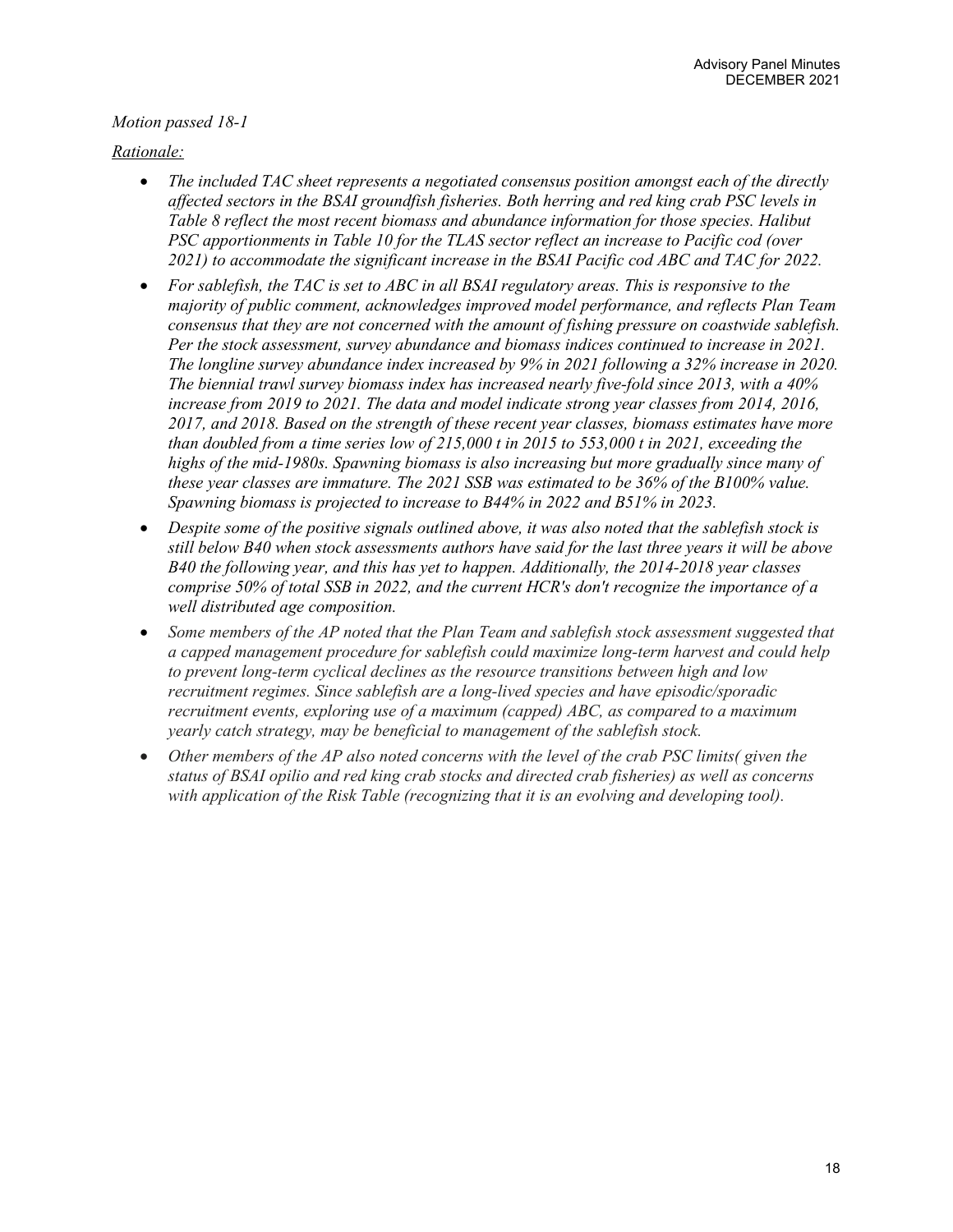# **C4 GOA Groundfish Specs**

The AP recommends that the Council approve the 2021 Gulf of Alaska SAFE report.

The AP recommends that the Council approve the final 2022 and 2023 Gulf of Alaska groundfish specifications for OFLs and ABCs as recommended by the SSC, and the TACs as shown in the attached table 1.

The TACs for both GOA Pacific cod and pollock have been adjusted to account for the State water Guideline Harvest Level fisheries. The GOA Pacific cod adjustments are shown in revised table 2.

The AP recommends that the Council set the final 2022 and 2023 Pacific halibut PSC limits, allowances and apportionments in the GOA as shown in tables  $14 - 16$  below.

The AP recommends the Council approve the updated halibut discard mortality rates for 2022 and 2023 as shown in table 17.

Table 2. GOA TAC and GHL Considerations for State Waters Pacific Cod (TACs are preliminary and based on SSC recommendations for Pacific cod ABCs)

**Final 2022 Gulf of Alaska Pacific cod ABCs, TACs and State Guideline Harvest Levels (GHLs) in metric tons.**

| Specifications | Western | Central | Eastern | Total  |
|----------------|---------|---------|---------|--------|
| ABC            | 9,942   | 19,752  | 3,117   | 32,811 |
| State GHL      | 2,983   | 4,938   | 779     | 8,700  |
| $(\%)$         | 30%     | 25%     | 25%     | 25-30% |
| Federal TAC    | 6,959   | 14,814  | 2,338   | 24,111 |

Note: The Federal TAC is only for Federal fisheries. It does not include the State GHL within it.

| Final 2023 Gulf of Alaska Pacific cod ABCs, TACs and State Guideline Harvest Levels (GHLs) in |  |
|-----------------------------------------------------------------------------------------------|--|
| metric tons.                                                                                  |  |

| Specifications | Western | Central | Eastern | Total     |
|----------------|---------|---------|---------|-----------|
| <b>ABC</b>     | 8,699   | 17,282  | 2,727   | 28,708    |
| State GHL      | 2,610   | 4,321   | 682     | 7,612     |
| $(\%)$         | 30%     | 25%     | 25%     | $25 - 30$ |
| Federal TAC    | 6,089   | 12,962  | 2,045   | 21,096    |

Note: The Federal TAC is only for Federal fisheries. It does not include the State GHL within it.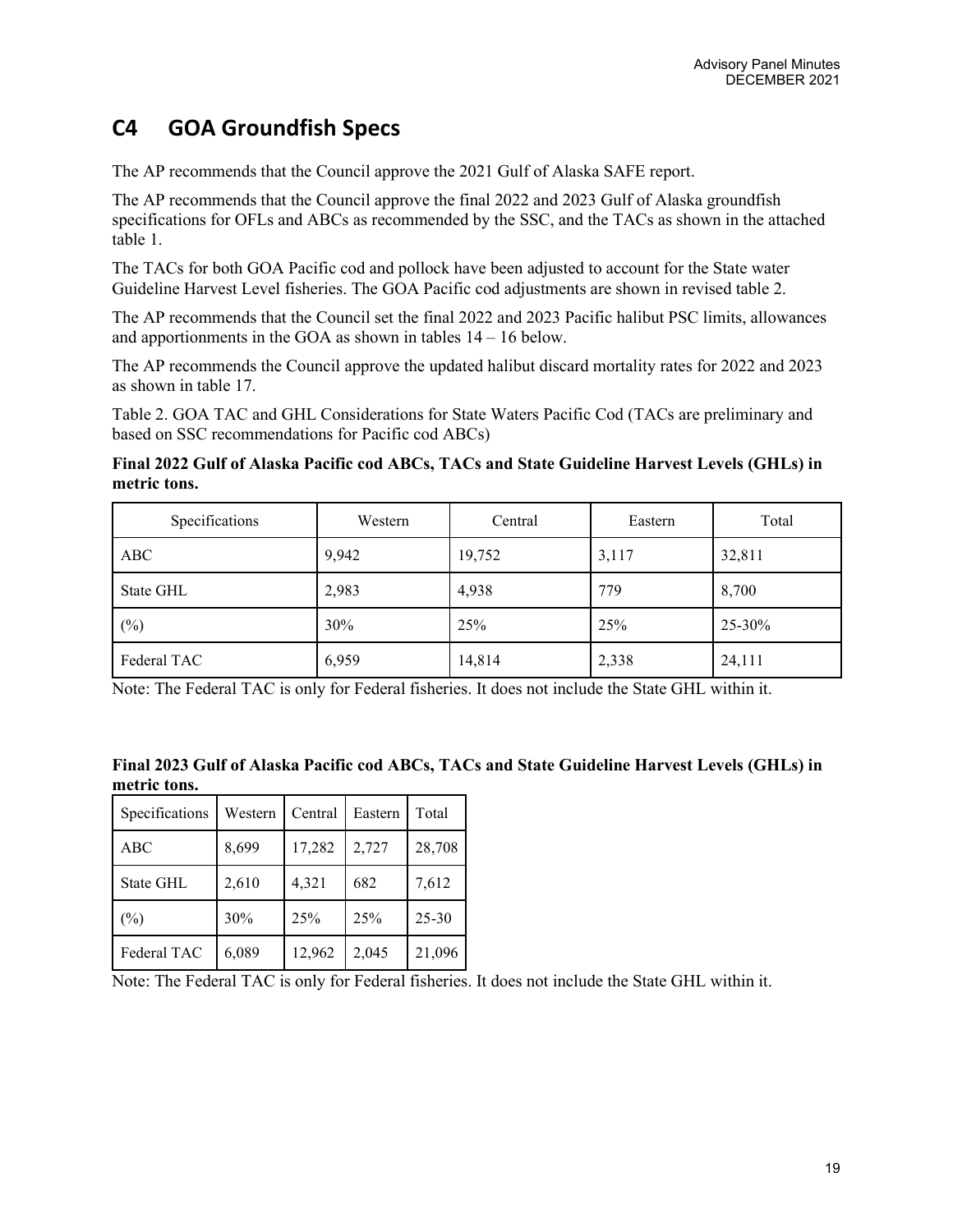| Trawl gear        |         |        | Hook-and-line gear1 |                |        |                |        |  |  |
|-------------------|---------|--------|---------------------|----------------|--------|----------------|--------|--|--|
|                   |         |        | Other than DSR      |                |        | <b>DSR</b>     |        |  |  |
| Season            | Percent | Amount | Season              | Percent        | Amount | Season         | Amount |  |  |
| Jan 20 - April 1  | 30.5    | 519    | Jan 1 - June 10     | 86             | 221    | Jan 1 - Dec 31 | 9      |  |  |
| April 1 - July 1  | 20      | 341    | June 10 -Sept 1     | $\overline{2}$ | 5      |                |        |  |  |
| July 1 - August 1 | 27      | 462    | Sept 1 - Dec 31     | -12            | 31     |                |        |  |  |
| August 1 - Oct 1  | 7.5     | 128    |                     |                |        |                |        |  |  |
| Oct 1 - Dec 31    | 15      | 256    |                     |                |        |                |        |  |  |
| Total             |         | 1,706  |                     |                | 257    |                | 9      |  |  |

**Table 14--Final 2022 and 2023 Pacific Halibut PSC Limits, Allowances, and Apportionments (Values are in metric tons)**

1 The Pacific halibut prohibited species catch (PSC) limit for hook-and-line gear is allocated to the demersal shelf rockfish (DSR) fishery and fisheries other than DSR. The Council recommended and NMFS proposes that the hook-and-line sablefish fishery, and the pot and jig gear groundfish fisheries, be exempt from halibut PSC limits.

| Table 15--Final 2022 and 2023 Seasonal Apportionments of the Pacific Halibut PSC Limit    |
|-------------------------------------------------------------------------------------------|
| Apportioned Between the Trawl Gear Shallow-Water and Deep-Water Species Fisheries (Values |
| are in metric tons)                                                                       |

| Season                         | Shallow-water | Deep-water1 | Total |
|--------------------------------|---------------|-------------|-------|
| January 20 - April 1           | 384           | 135         | 519   |
| April 1 - July 1               | 85            | 256         | 341   |
| July 1 - August 1              | 121           | 341         | 462   |
| August 1 - October 1           | 53            | 75          | 128   |
| Subtotal, January 20 - October | 643           | 807         | 1,450 |
| October 1 - December $312$     |               |             | 256   |
| Total                          |               |             | 1,706 |

1 Vessels participating in cooperatives in the Rockfish Program will receive 191 mt of the third season (July 1 through August 1) deep-water species fishery halibut PSC apportionment.

2 There is no apportionment between trawl shallow-water and deep-water species fisheries during the fifth season (October 1 through December 31).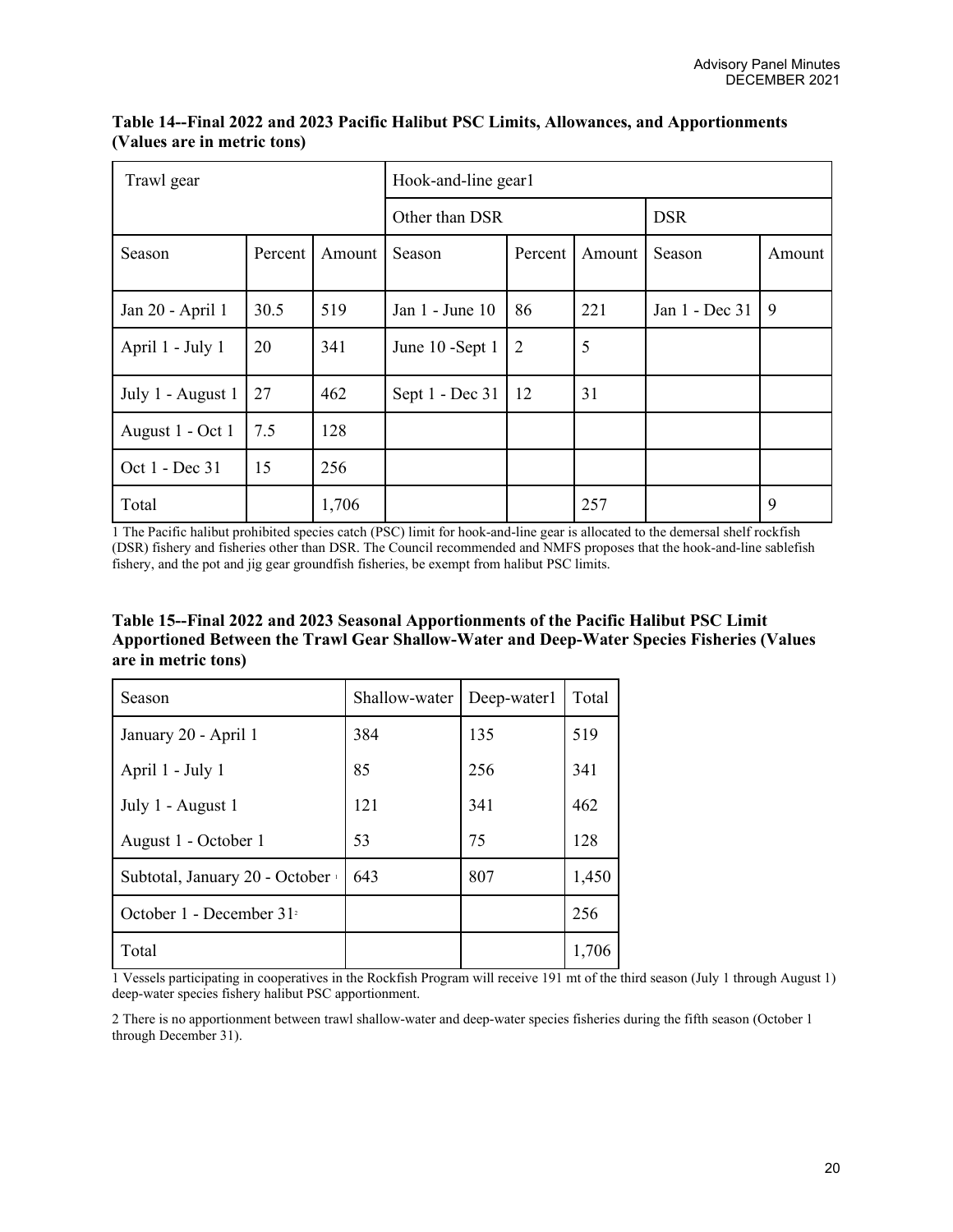### **Table 16--Final 2022 and 2023 Apportionments of the "Other hook-and-line fisheries" Halibut PSC Allowance Between the Hook-and-Line Gear Catcher Vessel and Catcher/Processor Sectors (Values are in metric tons)**

| "Other than DSR"<br>allowance | Hook-and-line<br>sector | Sector annual<br>amount | Season                 | Seasonal<br>percentage | Sector seasonal<br>amount |  |  |
|-------------------------------|-------------------------|-------------------------|------------------------|------------------------|---------------------------|--|--|
| 257                           | Catcher Vessel<br>150   |                         | January 1 -<br>June 10 | 86                     | 129                       |  |  |
|                               |                         |                         | June 10 - Sept<br>1    | 2                      | 3                         |  |  |
|                               |                         |                         | Sept 1 - Dec<br>31     | 12                     | 18                        |  |  |
|                               | Catcher/<br>Processor   | 107                     | January 1 -<br>June 10 | 86                     | 92<br>2                   |  |  |
|                               |                         |                         | June 10 - Sept<br>1    | 2                      |                           |  |  |
|                               |                         |                         | Sept 1 - Dec<br>31     | 12                     | 13                        |  |  |

# **Table 17--Final 2022 and 2023 Discard Mortality Rates for Vessels Fishing in the Gulf of Alaska (Values are percent of halibut assumed to be dead)**

| Gear          | Sector                                  | Groundfish<br>fishery | Halibut discard mortality rate<br>(percent) |
|---------------|-----------------------------------------|-----------------------|---------------------------------------------|
| Pelagic trawl | Catcher vessel                          | All                   | 100                                         |
|               | Catcher/processor                       | All                   | 100                                         |
| Non-pelagic   | Catcher vessel                          | Rockfish<br>Program   | 66                                          |
| trawl         | Catcher vessel                          | All others            | 69                                          |
|               | Mothership and catcher/processor        | All                   | 83                                          |
| Hook-and-line | Catcher/processor                       | All                   | 15                                          |
|               | Catcher vessel                          | All                   | 12                                          |
| Pot           | Catcher vessel and<br>catcher/processor | All                   | 29                                          |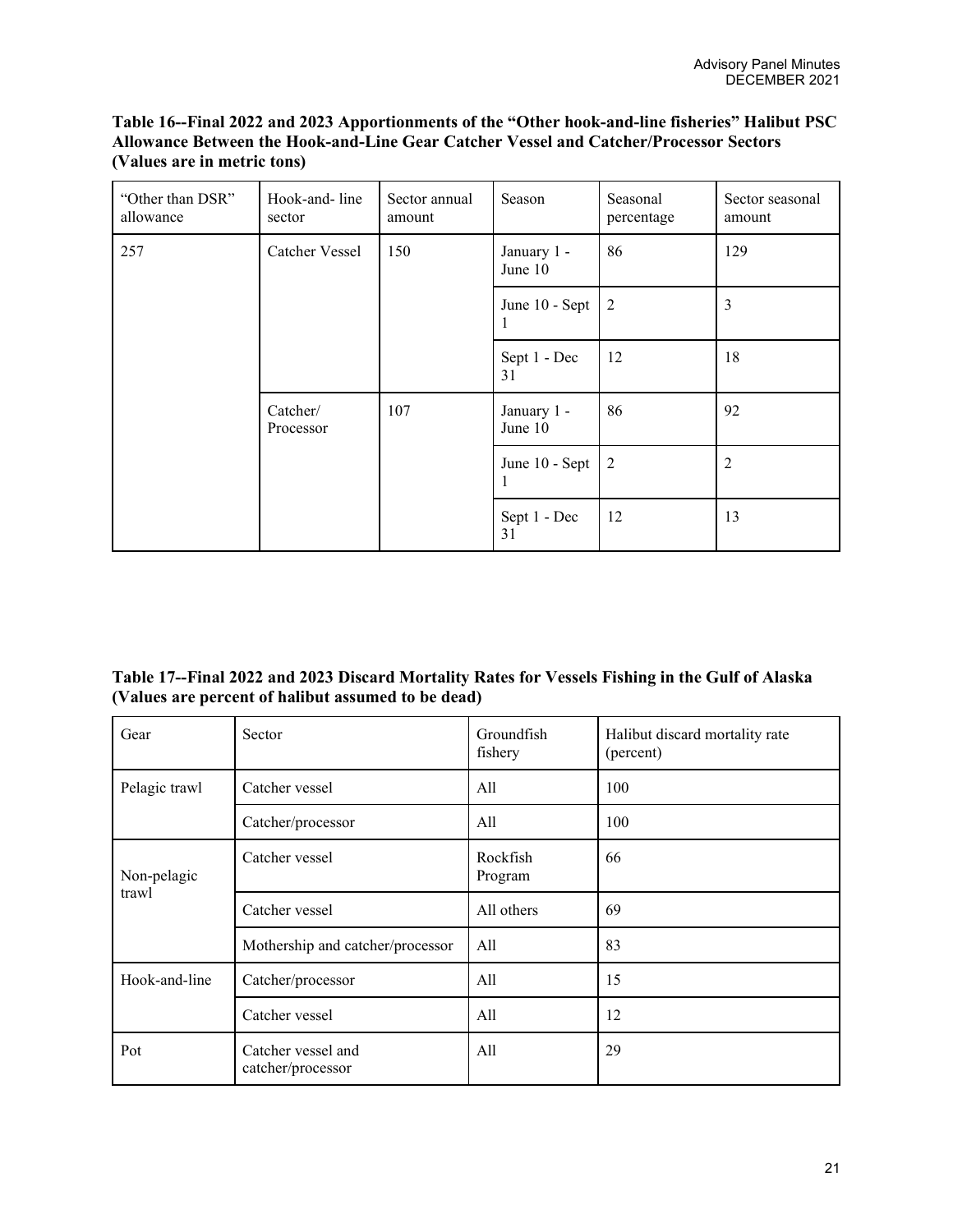| <b>Species</b>                       | Area                           | <b>OFL</b>     | 2021<br><b>ABC</b> | <b>TAC</b>       | Catch<br>11/6/2021   | <b>OFL</b>     | 2022<br><b>ABC</b>       | <b>TAC</b>       | OFL            | 2023<br><b>ABC</b> | <b>TAC</b>       |
|--------------------------------------|--------------------------------|----------------|--------------------|------------------|----------------------|----------------|--------------------------|------------------|----------------|--------------------|------------------|
|                                      | State GHL                      | n/a            | 2,643              | n/a              |                      | n/a            | 3,327                    | n/a              | n/a            | 3,298              | n/a              |
|                                      | W (610)                        | n/a            | 18,477             | 18,477           | 18,112               | n/a            | 23,714                   | 23,714           | n/a            | 23,506             | 23,506           |
|                                      | C(620)                         | n/a            | 54,870             | 54,870           | 52,432               | n/a            | 69,250                   | 69,250           | n/a            | 68,642             | 68,642           |
| Pollock                              | C(630)<br><b>WYAK</b>          | n/a<br>n/a     | 24,320<br>5,412    | 24,320<br>5,412  | 23,079<br>5,145      | n/a<br>n/a     | 30,068<br>6,722          | 30,068<br>6,722  | n/a<br>n/a     | 29,803<br>6,663    | 29,803<br>6,663  |
|                                      | Subtota                        | 123,455        | 105,722            | 103,079          | 98,768               | 154,983        | 133,081                  | 129,754          | 153,097        | 131,912            | 128,614          |
|                                      | <b>EYAK/SEO</b>                | 13,531         | 10,148             | 10,148           |                      | 15,150         | 11,363                   | 11,363           | 15,150         | 11,363             | 11,363           |
|                                      | Total                          | 136,986        | 115,870            | 113,227          | 98,769               | 170,133        | 144,444                  | 141,117          | 168,247        | 143,275            | 139,977          |
|                                      | W                              | n/a<br>n/a     | 7,986<br>13,656    | 5,590<br>10,242  | 3,792<br>8,258       | n/a<br>n/a     | 9,942<br>19,752          | 6,959            | n/a<br>n/a     | 8,699<br>17,282    | 6,089<br>12,962  |
| <b>Pacific Cod</b>                   | C<br>F                         | n/a            | 1,985              | 1,489            | 222                  | n/a            | 3,117                    | 14,814<br>2,338  | n/a            | 2,727              | 2,045            |
|                                      | Total                          | 28,977         | 23,627             | 17,321           | 12,272               | 39,555         | 32,811                   | 24,111           | 34,673         | 28,708             | 21,096           |
|                                      | W                              | n/a            | 3,224              | 2,428            | 1,763                | n/a            | 3,727                    | 3,727            | n/a            | 3,951              | 3,951            |
| Sablefish                            |                                | n/a            | 9,527              | 8,056            | 6,551                | n/a            | 9,965                    | 9,965            | n/a            | 9,495              | 9,495            |
|                                      | <b>WYAK</b>                    | n/a            | 3,451              | 2,929            | 2,188                | n/a            | 3,437                    | 3,437            | n/a            | 3,159              | 3,159            |
|                                      | <b>SEO</b><br><b>GOA Total</b> | n/a<br>n/a     | 5,273<br>21,475    | 4,579<br>17,992  | 3,613<br>14,115      | n/a<br>n/a     | 5,665<br>22,794          | 5,665<br>22,794  | n/a<br>n/a     | 5,398<br>22,003    | 5,398<br>22,003  |
| Alaska-wide OFL and ABC <sup>2</sup> | <b>AK Total</b>                | 60,426         | 29,588             | n/a              |                      | 40,432         | 34,521                   | n/a              | 42,520         | 36,318             | n/a              |
|                                      | W                              | n/a            | 24,151             | 13,250           | 26                   | n/a            | 21,256                   | 13,250           | n/a            | 22,464             | 13,250           |
| <b>Shallow-water Flatfish</b>        |                                | n/a            | 28,082             | 28,082           | 1,654                | n/a            | 25,305                   | 25,305           | n/a            | 26,743             | 27,361           |
|                                      | <b>WYAK</b>                    | n/a            | 2,808              | 2,808            |                      | n/a            | 2,531                    | 2,531            | n/a            | 2,674              | 2,674            |
|                                      | EYAK/SEO<br>Total              | n/a<br>68,841  | 1,123<br>56,164    | 1,123<br>45,263  | $\mathbf 1$<br>1,682 | n/a<br>62,273  | 1,518<br>50,610          | 1,518<br>42,604  | n/a<br>65,676  | 1,605<br>53,486    | 1,605<br>44,890  |
|                                      | W                              | n/a            | 225                | 225              | 1                    | n/a            | 256                      | 256              | n/a            | 256                | 256              |
| Deep-water Flatfish                  | C                              | n/a            | 1,914              | 1,914            | 79                   | n/a            | 2,139                    | 2,139            | n/a            | 2,105              | 2,105            |
|                                      | <b>WYAK</b>                    | n/a            | 2,068              | 2,068            | 5                    | n/a            | 1,431                    | 1,431            | n/a            | 1,408              | 1,408            |
|                                      | <b>EYAK/SEO</b>                | n/a            | 1,719              | 1,719            | $\overline{4}$       | n/a            | 2,082                    | 2,082            | n/a            | 2,049              | 2,049            |
|                                      | Total<br>W                     | 7,040<br>n/a   | 5,926<br>3,013     | 5,926<br>3,013   | 89<br>14             | 7,026<br>n/a   | 5,908<br>2,981           | 5,908<br>2,981   | 6,920          | 5,818<br>3,222     | 5,818<br>3,222   |
|                                      |                                | n/a            | 8,912              | 8,912            | 269                  | n/a            | 12,076                   | 12,076           | n/a<br>n/a     | 13,054             | 13,054           |
| <b>Rex Sole</b>                      | <b>WYAK</b>                    | n/a            | 1,206              | 1,206            | $\sqrt{2}$           | n/a            | 1,361                    | 1,361            | n/a            | 1,439              | 1,439            |
|                                      | EYAK/SEO                       | n/a            | 2,285              | 2,285            |                      | n/a            | 2,723                    | 2,723            | n/a            | 2,879              | 2,879            |
|                                      | Total                          | 18,779         | 15,416             | 15,416           | 285                  | 23,302         | 19,141                   | 19,141           | 25,049         | 20,594             | 20,594           |
|                                      | W                              | n/a<br>n/a     | 32,377<br>69,072   | 14,500<br>69,072 | 332<br>9,114         | n/a<br>n/a     | 33,658<br>68,394         | 14,500<br>68,394 | n/a<br>n/a     | 33,214<br>67,493   | 14,500<br>67,493 |
| <b>Arrowtooth Flounder</b>           | <b>WYAK</b>                    | n/a            | 8,380              | 6,900            | 47                   | n/a            | 6,707                    | 6,707            | n/a            | 6,619              | 6,619            |
|                                      | <b>EYAK/SEO</b>                | n/a            | 17,141             | 6,900            | 24                   | n/a            | 11,020                   | 6,900            | n/a            | 10,875             | 6,900            |
|                                      | Total                          | 151,723        | 126,970            | 97,372           | 9,517                | 143,100        | 119,779                  | 96,501           | 141,231        | 118,201            | 95,512           |
|                                      | W                              | n/a            | 14,209             | 8,650            | 106                  | n/a            | 14,755                   | 8,650            | n/a            | 14,708             | 8,650            |
| <b>Flathead Sole</b>                 | <b>WYAK</b>                    | n/a<br>n/a     | 20,826<br>2,427    | 15,400<br>2,427  | 555<br>$\sim$        | n/a<br>n/a     | 22,033<br>1,511          | 15,400<br>1,511  | n/a<br>n/a     | 21,962<br>1,506    | 15,400<br>1,506  |
|                                      | EYAK/SEO                       | n/a            | 1,915              | 1,915            |                      | n/a            | 1,876                    | 1,876            | n/a            | 1,870              | 1,870            |
|                                      | Total                          | 47.982         | 39,377             | 28,392           | 661                  | 48.928         | 40,175                   | 27,437           | 48,757         | 40,046             | 27,426           |
|                                      | W                              | n/a            | 1,643              | 1,643            | 1,654                | n/a            | 2,602                    | 2,602            | n/a            | 2,523              | 2,523            |
|                                      | C                              | n/a            | 27,429             | 27,429           | 24,809               | n/a            | 30,806                   | 30,806           | n/a            | 29,869             | 29,869           |
| Pacific ocean perch                  | <b>WYAK</b>                    | n/a            | 1,705              | 1,705            | 1,663                | n/a            | 1,409                    | 1,409            | n/a            | 1,366              | 1,366            |
|                                      | <b>W/C/WYAK</b>                | 36,563         | 30,777             | 30,777           | 28,126               | 41,470         | 34,817                   | 34,817           | 40,211         | 33,758             | 33,758           |
|                                      | SEO                            | 6,414          | 5,400              | 5,400            |                      | 4,110          | 3,451                    | 3,451            | 3,985          | 3,346              | 3,346            |
|                                      | Total<br>W                     | 42,977<br>n/a  | 36,177<br>2,023    | 36,177<br>2,023  | 28,126<br>708        | 45,580<br>n/a  | 38,268<br>1,944          | 38,268<br>1,944  | 44,196<br>n/a  | 37,104<br>1,859    | 37,104<br>1,859  |
|                                      | C                              | n/a            | 3,334              | 3,334            | 1,670                | n/a            | 3,202                    | 3,202            | n/a            | 3,061              | 3,061            |
| Northern Rockfish                    | E                              | n/a            | 1                  |                  |                      | n/a            | $\overline{\phantom{a}}$ |                  | n/a            |                    |                  |
|                                      | Total                          | 6,396          | 5,358              | 5,357            | 2,378                | 6,143          | 5,146                    | 5,146            | 5,874          | 4,920              | 4,920            |
|                                      | W                              | n/a            | 52                 | 52               | 5                    | n/a            | 51                       | 51               | n/a            | 51                 | 51               |
| <b>Shortraker Rockfish</b>           | $\mathbf C$<br>E               | n/a<br>n/a     | 284<br>372         | 284<br>372       | 197<br>273           | n/a<br>n/a     | 280<br>374               | 280<br>374       | n/a<br>n/a     | 280<br>374         | 280<br>374       |
|                                      | Total                          | 944            | 708                | 708              | 475                  | 940            | 705                      | 705              | 940            | 705                | 705              |
|                                      | W                              | n/a            | 270                | 270              | 146                  | n/a            | 269                      | 269              | n/a            | 259                | 259              |
|                                      | C                              | n/a            | 4,548              | 4,548            | 2,748                | n/a            | 4,534                    | 4,534            | n/a            | 4,373              | 4,373            |
| <b>Dusky Rockfish</b>                | <b>WYAK</b>                    | n/a            | 468                | 468              | 30                   | n/a            | 427                      | 427              | n/a            | 412                | 412              |
|                                      | EYAK/SEO<br>Total              | n/a<br>8,655   | 103<br>5,389       | 103<br>5,389     | 2,924                | n/a<br>8,614   | 142<br>5,372             | 142<br>5,372     | n/a<br>8,146   | 137<br>5,181       | 137<br>5,181     |
|                                      | W                              | n/a            | 168                | 168              | 21                   | n/a            | 184                      | 184              | n/a            | 182                | 182              |
| Rougheye and Blackspotted            | U                              | n/a            | 456                | 456              | 175                  | n/a            | 235                      | 235              | n/a            | 234                | 234              |
| Rockfish                             | E                              | n/a            | 588                | 588              | 185                  | n/a            | 369                      | 369              | n/a            | 365                | 365              |
|                                      | Total<br>Total                 | 1,456          | 1,212              | 1,212            | 381                  | 947            | 788                      | 788              | 937            | 781                | 781              |
| Demersal shelf rockfish              | W                              | 405<br>n/a     | 257<br>352         | 257<br>352       | 105<br>42            | 579<br>n/a     | 365<br>352               | 365<br>352       | 579<br>n/a     | 365<br>352         | 365<br>352       |
|                                      | $\mathtt{C}$                   | n/a            | 910                | 910              | 99                   | n/a            | 910                      | 910              | n/a            | 910                | 910              |
| <b>Thornyhead Rockfish</b>           | Е                              | n/a            | 691                | 691              | 133                  | n/a            | 691                      | 691              | n/a            | 691                | 691              |
|                                      | Total                          | 2,604          | 1,953              | ,953             | 274                  | 2,604          | 1,953                    | 1,953            | 2,604          | 1,953              | 1,953            |
|                                      | W/C                            | n/a            | 940                | 940              | 1,060                | n/a            | 940                      | 940              | n/a            | 940                | 940              |
| <b>Other Rockfish</b>                | <b>WYAK</b><br>EYAK/SEO        | n/a<br>n/a     | 369<br>2,744       | 369<br>300       | 119<br>40            | n/a<br>n/a     | 370<br>2,744             | 370<br>300       | n/a<br>n/a     | 370<br>2,744       | 370<br>300       |
|                                      | Total                          | 5,320          | 4,053              | 1,609            | 1,219                | 5,320          | 4,054                    | 1,610            | 5,320          | 4,054              | 1,610            |
| Atka mackerel                        | Total                          | 6,200          | 4,700              | 3,000            | 940                  | 6,200          | 4,700                    | 3,000            | 6,200          | 4,700              | 3,000            |
|                                      | W                              | n/a            | 758                | 758              | 142                  | n/a            | 591                      | 591              | n/a            | 591                | 591              |
| <b>Big Skate</b>                     | $\overline{c}$                 | n/a            | 1,560              | 1,560            | 752                  | n/a            | 1,482                    | 1,482            | n/a            | 1,482              | 1,482            |
|                                      | Ε<br>Total                     | n/a<br>4,278   | 890<br>3,208       | 890<br>3,208     | 193<br>1,087         | n/a<br>3,822   | 794<br>2,867             | 794<br>2,867     | n/a<br>3,822   | 794<br>2,867       | 794<br>2,867     |
|                                      | W                              | n/a            | 158                | 158              | 26                   | n/a            | 151                      | 151              | n/a            | 151                | 151              |
|                                      | С                              | n/a            | 1,875              | 1,875            | 447                  | n/a            | 2,044                    | 2,044            | n/a            | 2,044              | 2,044            |
| <b>Longnose Skate</b>                | Ε                              | n/a            | 554                | 554              | 417                  | n/a            | 517                      | 517              | n/a            | 517                | 517              |
|                                      | Total                          | 3,449          | 2,587              | 2,587            | 890                  | 3,616          | 2,712                    | 2,712            | 3,616          | 2,712              | 2,712            |
| <b>Other Skates</b>                  | GOA-wide<br>GOA-wide           | 1,166<br>5,006 | 875<br>3,755       | 875<br>3,755     | 632<br>1,639         | 1,311<br>5,006 | 984<br>3,755             | 984<br>3,755     | 1,311<br>5,006 | 984                | 984<br>3,755     |
| <b>Sharks</b><br><b>Octopuses</b>    | GOA-wide                       | 1,307          | 980                | 980              | 51                   | 1,307          | 980                      | 980              | 1,307          | 3,755<br>980       | 980              |
| <b>TOTAL</b>                         |                                | 610,917        | 484,150            | 407,976          | 178,511              | 626,738        | 520,038                  | 448,118          | 622,931        | 517,507            | 444,233          |

Sources: 2021 OFLs, ABCs, and TACs, as well as 2022 OFLs and ABCs, are from harvest specifications adopted by the Council in December 2020. 2021 catches through November 6, 2021 from AKR Catch Accounting.

1 The sablefish ABC total for the GOA is **not** included in the grand total. 2 The Alaska-wide sablefish OFL and ABC **are** included in the grand total.